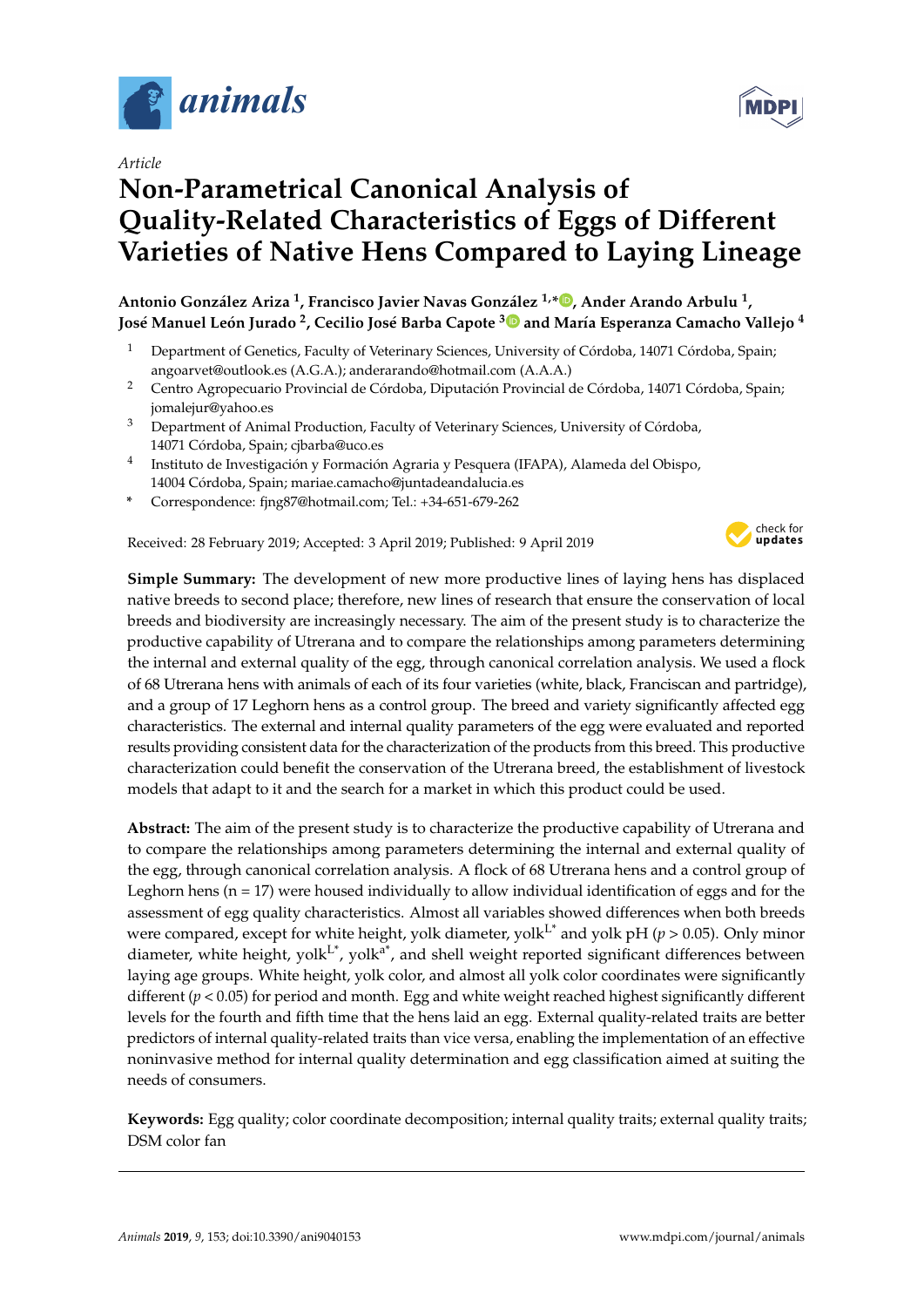# **1. Introduction**

Along with other food such as milk, eggs represent a great contribution of proteins of animal origin to the human diet [\[1\]](#page-15-0). In 2017, the world production of eggs exceeded 1416 trillion tons of eggs, equivalent to 80 million metric tons, 30% higher than production in 2000 [\[2\]](#page-15-1). In the European Union, the production of food in alternative production systems is on the rise; in 2017, free range and organic egg production accounted for 20% of the total production of eggs [\[3\]](#page-15-2).

Currently, almost all of the consumed eggs are produced by commercial hybrid lines, which are characterized by high productive performance and a good feed conversion index [\[4,](#page-15-3)[5\]](#page-15-4). However, the exploitation of these highly productive lines causes a decrease in the genetic variability of the species and has negative effects on the development of sustainable practices based on local breeds [\[6\]](#page-15-5).

The emergence of new commercial lines of laying hens with a much greater productive capacity throughout the twentieth century caused the displacement of the autochthonous breed. In many cases, their hybridization with more productive lines relegated autochthonous breeds, including the Utrerana avian breed, to a form of ornamental poultry farming, based on the morphological selection of breeding animals. As a result, a reduction in the census of animals of this breed occurred in addition to a decrease in the productive indices [\[7\]](#page-15-6).

The Utrerana hen breed was created in the first half of the 20th century, starting with the selection of a heterogeneous population of chickens from the Andalusian countryside [\[8\]](#page-15-7). Its initial productive orientation was to be a laying hen, with an annual output of 120–180 eggs, white in color and with an average weight of 62–64 g. It has four different varieties, characterized by the color of the plumage and the legs: white, Franciscan, black, and partridge [\[9\]](#page-15-8).

The need for the characterization of the products of the Utrerana hen breed is largely due to the situation that it faces. This breed is classified as an endangered breed, according to the Royal Decree Law 2129/26 December, 2008, which establishes the national program of conservation, breeding, and promotion of livestock breeds, and presented a census of 1309 animals on 31 December, 2018 [\[10\]](#page-15-9). Therefore, facing this alarming situation, the implementation of programs for the recovery, conservation and productivity improvement of the breed, trying to provide it with an identity and, again, a productive role able to satisfy the demands of the market is required. Thus, the assessment of local products may be a strategy for the conservation of local breeds, for instance, avoiding the loss of linkage between local products and their area of production, as is the case of industrial products [\[11\]](#page-15-10).

Biodiversity must not only be considered as the genetic conservation of animal resources but also the search economic sustainability and the maintenance of the hen population in rural areas [\[12\]](#page-15-11). The increasing concern of the society about animal welfare has allowed the development of alternative forms of livestock, including extensive local farms [\[13\]](#page-15-12). The Utrerana hen breed, as a local breed, is perfectly suited to this operating system, since it presents great rusticity and resistance to extreme weather situations, with great ability to search for food in the wild [\[14\]](#page-15-13).

In general, the quality of the egg is related to characteristics that affect the acceptability of eggs by the consumer [\[15\]](#page-15-14). Among the considerable number of characteristics of egg quality that can be measured, external factors such as egg weight are the most important [\[16–](#page-15-15)[19\]](#page-16-0). The internal egg quality is also an important aspect to consider, especially when approaching the marketing opportunities of the product. A dense albumen height is among the most important determinants of the internal quality [\[20,](#page-16-1)[21\]](#page-16-2). In addition to these factors, other parameters such as the major and minor diameters of the egg, eggshell, yolk color and the weight and pH of the white and yolk allows a more complete characterization of the quality of the egg [\[22–](#page-16-3)[24\]](#page-16-4). It has been shown that breed genotype can significantly affect most of these features: egg shape, yolk and albumen quality, shell and egg weight and amount of yolk [\[25\]](#page-16-5).

The first objective of this study is to characterize the productive capacity of the four varieties of Utrerana hens compared to a globally distributed laying lineage, as a means of demonstrating the benefits of greater genetic diversity on the quality of products derived from sustainable native breeds. In addition, we quantified the explanatory power of the variance by factors such as the laying month,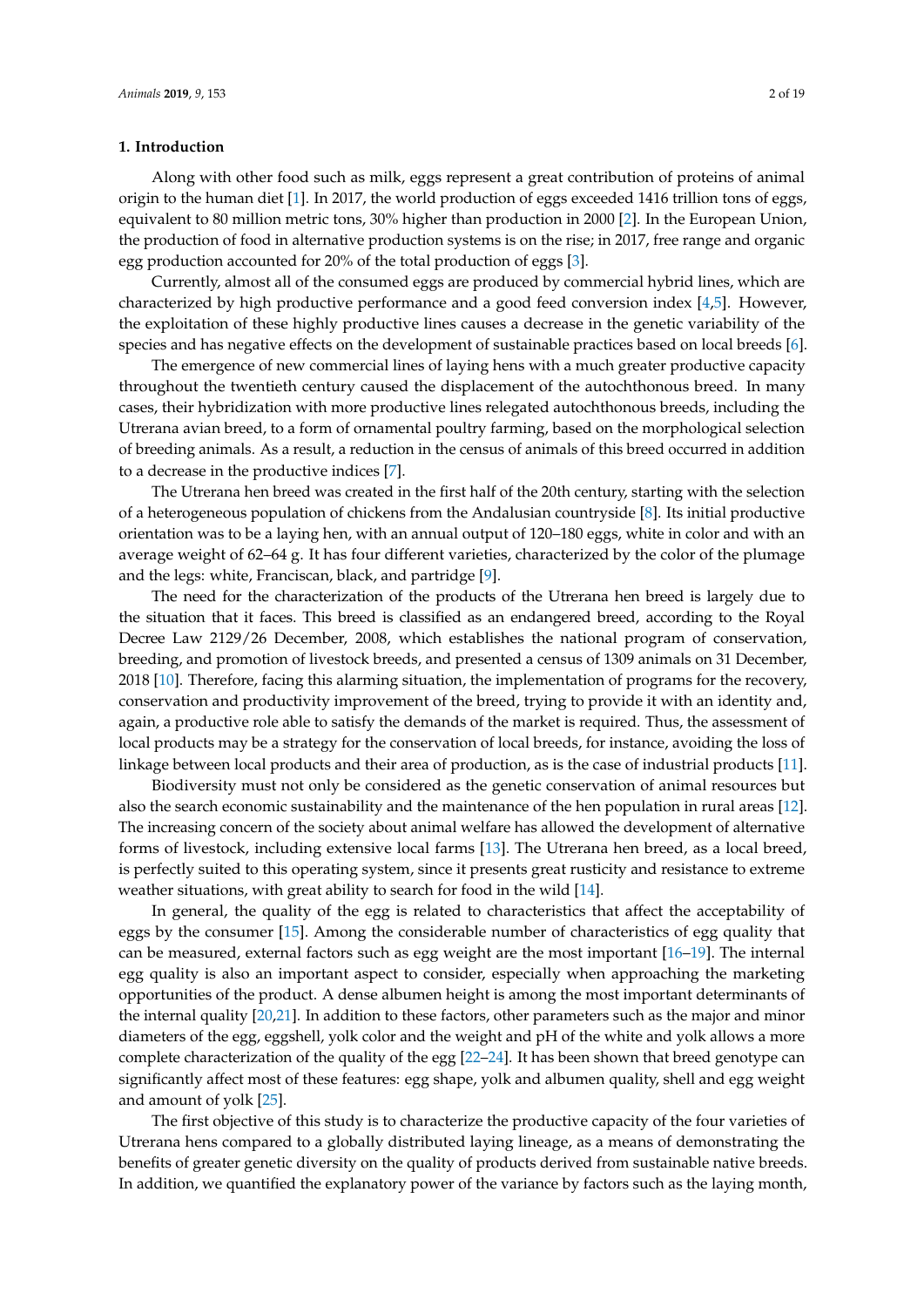laying order, period, laying age, variety, and breed found in two sets of parameters of external and internal egg quality. Secondly, we compared the relationships among determining parameters of the internal and external quality of the egg of endangered native hens through a canonical correlation analysis to develop a predictive tool that may enable indirect scoring of the internal quality of the egg from the set of external quality variables.

# **2. Materials and Methods**

## *2.1. Animal Sample and Diets*

A total of 85 hens were used in the present study, distributed depending on their age and variety as shown in Table [1.](#page-2-0) The birds were housed in individual cages ( $50 \times 62 \times 41$  cm) following Council Directive 1999/74/EC of 19 July, 1999, laying down minimum standards for the protection of laying hens at the Centro Agropecuario Provincial de Cordoba (Spain), for 6 months (January to June 2018). All the animals were fed on the same commercial feed (15.2% crude protein, 4.1% calcium, 0.66% available phosphorus) for the whole experimental period. Feed and water were available ad libitum. All the birds were reared according to the regulations of the European Union (2010/63/EU) in their transposition to the Spanish law (RD 53/2013).

<span id="page-2-0"></span>**Table 1.** Flock management information. All cages were chosen according to Council Directive 1999/74/EC of 19 July, 1999, laying down minimum standards for the protection of laying hens.

| <b>Flock Management Parameter</b> | <b>Utrerana</b>                    | Leghorn                                                               |              |           |           |  |  |  |
|-----------------------------------|------------------------------------|-----------------------------------------------------------------------|--------------|-----------|-----------|--|--|--|
|                                   | White                              | Franciscan                                                            | <b>Black</b> | Partridge | (Control) |  |  |  |
| Breeding hens                     | 17                                 | 17                                                                    | 17           | 17        | 17        |  |  |  |
| Hens (70 weeks old)               | 12                                 | 12                                                                    | 12           | 12        | 12        |  |  |  |
| Pullets (28 weeks old)            | 5                                  | 5                                                                     | 5            | 5         | 5         |  |  |  |
| Stocking density                  | 4 animals per each $m2$            |                                                                       |              |           |           |  |  |  |
| Nest box density                  | 29 animals per each m <sup>2</sup> |                                                                       |              |           |           |  |  |  |
| Waterer allotment/space           |                                    | Circle waterers of 5 cm of diameter per animal                        |              |           |           |  |  |  |
| Feeder allotment/space            | 41 cm per animal                   |                                                                       |              |           |           |  |  |  |
| Floor substrate                   |                                    | Wood shavings covering the floor at a depth of approximately 1 cm     |              |           |           |  |  |  |
| Nest box substrate                |                                    | Plastic turf mats covering the floor at a depth of approximately 1 cm |              |           |           |  |  |  |

## *2.2. Work Sample*

All statistical tests were carried out using an egg sample comprising 194 eggs laid from March to June 2018 by the animal sample described above. A total of 147 eggs had been laid by Utrerana hens, while 47 belonged to Leghorn laying hens. The same information registration protocol was followed for all the eggs comprising the sample except for yolk and white pH determination. Due to economic reasons, 97 eggs were chosen at random to perform yolk and white pH analysis.

#### *2.3. External and Internal Quality-Related Traits Set Description*

Two sets of variables were measured. The first set of variables comprised external quality-related traits, those characteristics that can be measured externally without the need to break the eggs. This first set comprised the variables of egg weight, length and breadth, shell color lightness and shell color coordinates (Shell L\*, Shell a\*, Shell b\*, lightness, red/green and yellow/blue coordinates, respectively). In contrast, the second set of traits, considered internal quality-related variables, required the egg to be broken so as to be scored. This second set comprises albumen height, yolk color, yolk lightness and color coordinate decomposition (YolkL\*, Yolka\*, Yolkb\*), yolk diameter, shell weight, yolk weight, albumen weight, yolk pH and white pH.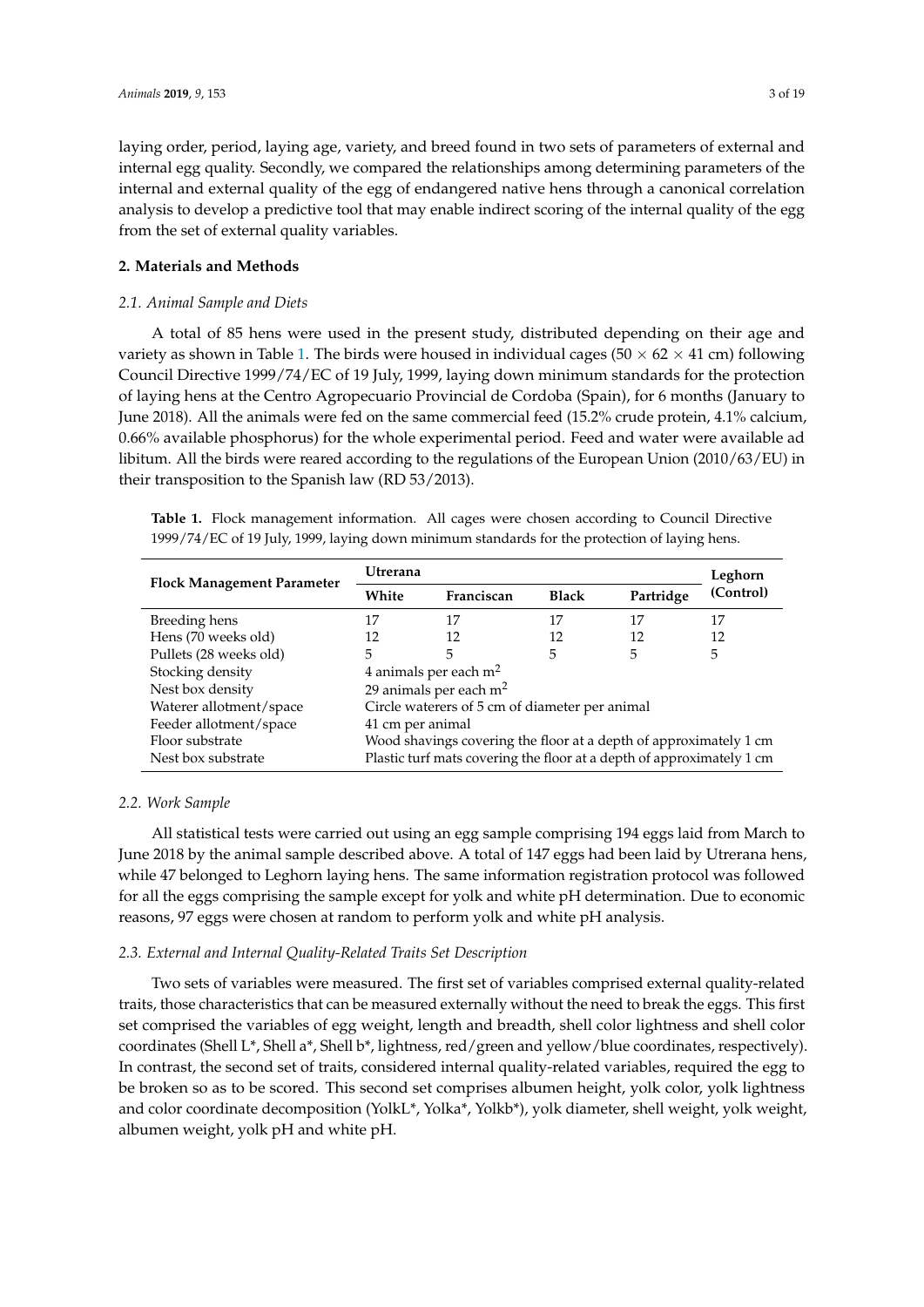# *2.4. Information Registration*

Laying lasted for 120 days. All eggs were divided into three periods of 40 days with a mean number of 64.67 eggs per period. Periods ran from second half March to first half April, second half April to first half May, and second half May to first half June. Egg temperature at the time of egg quality assessment was 22 °C  $\pm$  1 °C. Individual collection of the eggs of each hen was carried out and all the required variables for the external characterization of the egg were studied daily during the 24 hours following oviposition. Every egg was weighed with a weighing scale (Cobos, CSB-600C, Barcelona, Spain). Major and minor diameters of the egg were measured following a Vernier scale (Electro DH M 60.205, Barcelona, Spain). The color of the shell was determined using a portable spectrophotometer (CM 700d, Konica Minolta Holdings Inc., Tokyo, Japan), and the results were expressed using the International Commission on Illumination (CIE) L\*a\*b\* system color profile (CIE, 1976).

The traits measured to describe the internal quality of the eggs were as follows: weight of the egg, shell, egg yolk and egg white, white height, the diameter of the yolk, pH of the white and yolk and the color of the yolk. These measurements were taken every fifteen days in all the eggs that the flock of hens laid on the day of collection, evaluating a total of 194 eggs. Then, a sample of 97 eggs was tested at random for yolk and white pH.

To determine internal quality-related traits, the eggshell was broken and the egg contents were deposited on a glass surface. The diameter of the yolk was measured with a Vernier scale. The intensity of the yellow color of the yolk of the egg was measured with the portable spectrophotometer and with a  $DSM^{\circledR}$  fan (formerly Roche color fan). The pH of the yolk and white was measured using reactive strips. The height of the white was computed as the mean of three measurements obtained with a Haugh digital micrometer (Baxlo, Barcelona, Spain). Finally, eggshell, egg white, and the yolk were weighed separately using a precision balance.

## *2.5. Statistical Analysis*

All variables recorded were separated into two variable sets. The first set included external egg quality-related parameters, such as egg weight, major diameter, minor diameter, shellL<sup>\*</sup>, shell<sup>a\*</sup>, shell<sup>b\*</sup> and white height, respectively. The second set was internal egg quality-related parameters, such as yolk color, yol $k^{L^*}$ , yolk $a^*$ , yolk  $b^*$ , yolk diameter, shell weight, yolk weight, white weight, yolk pH, and white pH.

Levene's test for equality of error variance was run to test for homoskedasticity. Mauchly's W Test was run to test for sphericity. All assumptions except for Shapiro Wilk Francia's normality tests were carried out using SPSS Statistics for Windows, Version 24.0, IBM Corp. (2016). Shapiro Wilk Francia's normality tests were carried out with the sfrancia routine of StataCorp Stata version 14.2. Skewness and Kurtosis statistics were tested to support the reports by Shapiro Wilk Francia's normality tests. As the factors (month of laying, laying order, controlled period, laying age, variety, and breed) and variables in the model had violated most of the common parametric assumptions, the decision to follow a non-parametric approach was made. The Mann–Whitney U test was used to compare differences between the two independent groups of the laying age (laying hens and laying pullets) and breed (Utrerana and Leghorn) variables (Supplementary Tables S1 and S2). Similarly, a Kruskal–Wallis H test was performed to study the potentially existing differences between-levels of the same factor when three or more groups existed within the same independent variable (the rest of independent variables) in Table [2](#page-4-0) and Supplementary Table S3.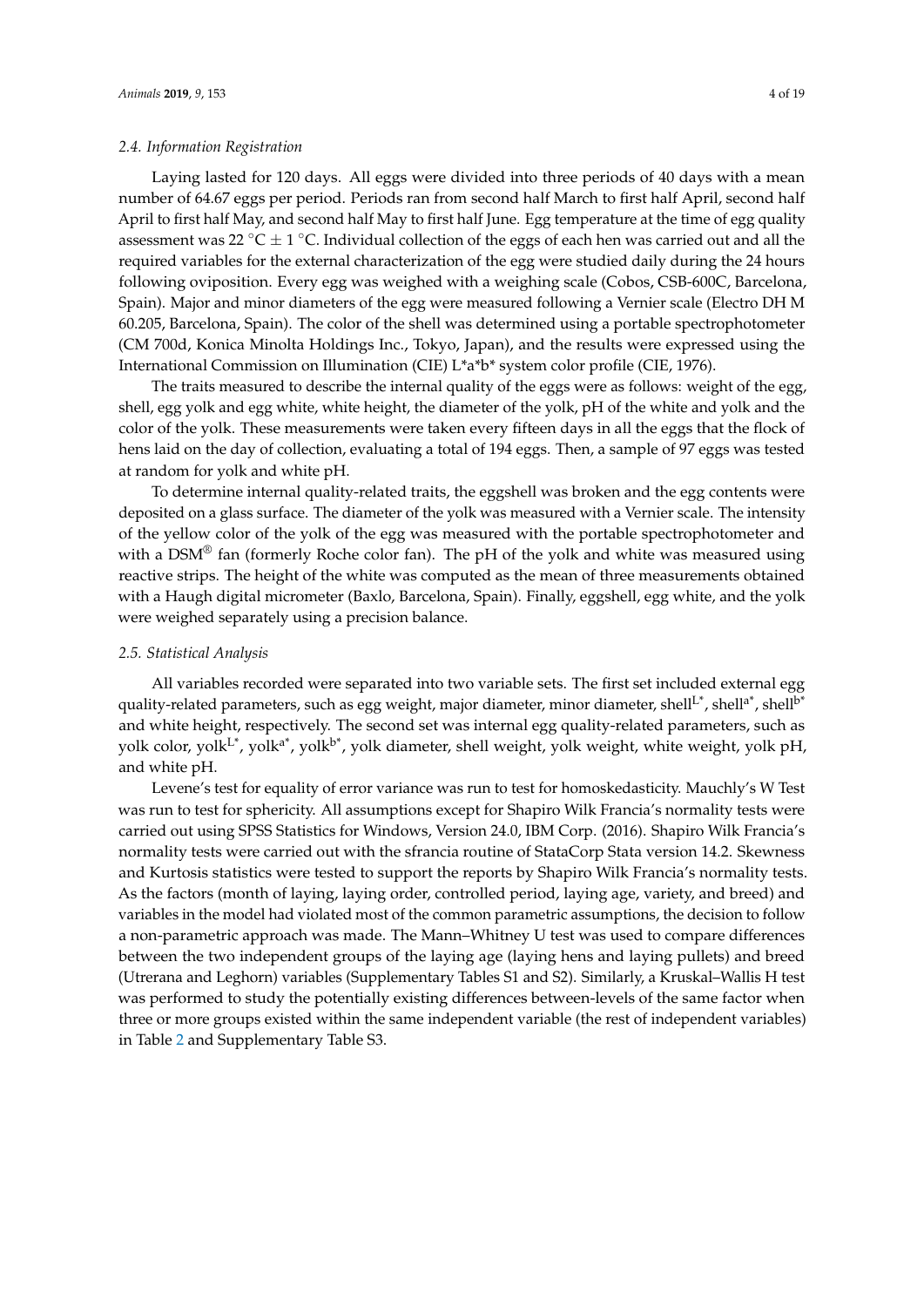<span id="page-4-0"></span>

| Variable      | Parameter                                      | Egg Weight                              | <b>Major</b><br>Diameter                                | Minor<br>Diameter                                       | Shell <sup>t</sup>                                     | $Shell*$                                               | $Shell^*$                                               | White Height                                            | Yolk Color                                  | $\mathbf{Yolk}^{\mathsf{L}^*}$                          | $\mathbf{Yolk}^{\mathbf{a}^*}$                          | Yolkb*                                                  | Yolk Diameter                           | <b>Shell Weight</b>                       | Yolk Weight                                            | White Weight                                            |
|---------------|------------------------------------------------|-----------------------------------------|---------------------------------------------------------|---------------------------------------------------------|--------------------------------------------------------|--------------------------------------------------------|---------------------------------------------------------|---------------------------------------------------------|---------------------------------------------|---------------------------------------------------------|---------------------------------------------------------|---------------------------------------------------------|-----------------------------------------|-------------------------------------------|--------------------------------------------------------|---------------------------------------------------------|
| Month         | $\chi^2$                                       | 5.156                                   | 6.423                                                   | 1.139                                                   | 15.831                                                 | 1.415                                                  | 10.753                                                  | 8.854                                                   | 52.954                                      | 67.718                                                  | 82.856                                                  | 89.812                                                  | 1.056                                   | 7.675                                     | 3.071                                                  | 4.411                                                   |
|               | dfn                                            | 3                                       | 3                                                       | 3                                                       | 3                                                      | 3                                                      | 3                                                       | 3                                                       | 3                                           | 3                                                       | 3                                                       | 3                                                       | 3                                       | 3                                         | $\mathfrak{Z}$                                         | 3                                                       |
|               | $p$ -value                                     | 0.161                                   | 0.093                                                   | 0.768                                                   | 0.001                                                  | 0.702                                                  | 0.013                                                   | 0.031                                                   | 0.000                                       | 0.000                                                   | 0.000                                                   | 0.000                                                   | 0.788                                   | 0.053                                     | 0.381                                                  | 0.220                                                   |
|               | dfd                                            | 192                                     | 192                                                     | 192                                                     | 192                                                    | 192                                                    | 192                                                     | 192                                                     | 192                                         | 192                                                     | 192                                                     | 192                                                     | 192                                     | 192                                       | 192                                                    | 192                                                     |
|               | F                                              | 1.719                                   | 2.141                                                   | 0.380                                                   | 5.277                                                  | 0.472                                                  | 3.584                                                   | 2.951                                                   | 17.651                                      | 22.573                                                  | 27.619                                                  | 29.937                                                  | 0.352                                   | 2.558                                     | 1.024                                                  | $1.470\,$                                               |
|               | $\eta p^2$                                     | 0.026                                   | 0.032                                                   | 0.006                                                   | 0.076                                                  | 0.007                                                  | 0.053                                                   | 0.044                                                   | 0.216                                       | 0.261                                                   | 0.301                                                   | 0.319                                                   | 0.005                                   | 0.038                                     | 0.016                                                  | 0.022                                                   |
| Order         | $\chi^2$                                       | 13.672                                  | 8.945                                                   | 10.682                                                  | 5.844                                                  | 3.418                                                  | 1.777                                                   | 9.268                                                   | 2.178                                       | 1.245                                                   | 1.702                                                   | 6.035                                                   | 4.371                                   | 7.241                                     | 4.262                                                  | 25.574                                                  |
|               | dfn                                            | 5                                       | 5                                                       | 5                                                       | 5                                                      | 5                                                      | 5                                                       | 5                                                       | 5                                           | 5                                                       | 5                                                       | 5                                                       | 5                                       | 5                                         | 5                                                      | 5                                                       |
|               | $p$ -value                                     | 0.018                                   | 0.111                                                   | 0.058                                                   | 0.322                                                  | 0.636                                                  | 0.879                                                   | 0.099                                                   | 0.824                                       | 0.940                                                   | 0.889                                                   | 0.303                                                   | 0.497                                   | 0.203                                     | 0.512                                                  | 0.000                                                   |
|               | dfd                                            | 190                                     | 190                                                     | 190                                                     | 190                                                    | 190                                                    | 190                                                     | 190                                                     | 190                                         | 190                                                     | 190                                                     | 190                                                     | 190                                     | 190                                       | 190                                                    | 190                                                     |
|               | F                                              | 2.734                                   | 1.789                                                   | 2.136                                                   | 1.169                                                  | 0.684                                                  | 0.355                                                   | 1.854                                                   | 0.436                                       | 0.249                                                   | 0.340                                                   | 1.207                                                   | 0.874                                   | 1.448                                     | 0.852                                                  | 5.115                                                   |
|               | $\eta p^2$                                     | 0.067                                   | 0.045                                                   | 0.053                                                   | 0.030                                                  | 0.018                                                  | 0.009                                                   | 0.047                                                   | 0.011                                       | 0.007                                                   | 0.009                                                   | 0.031                                                   | 0.022                                   | 0.037                                     | 0.022                                                  | 0.119                                                   |
| Period        | $\chi^2$                                       | 1.366                                   | 2.360                                                   | 0.350                                                   | 1.211                                                  | 0.022                                                  | 5.345                                                   | 7.700                                                   | 6.149                                       | 10.135                                                  | 11.999                                                  | 4.589                                                   | 2.684                                   | 7.185                                     | 3.296                                                  | 0.422                                                   |
|               | dfn                                            | $\overline{2}$                          | $\overline{2}$                                          | $\overline{2}$                                          | $\overline{2}$                                         | $\overline{2}$                                         | $\overline{2}$                                          | $\overline{2}$                                          | 2                                           | $\overline{2}$                                          | $\overline{2}$                                          | $\overline{2}$                                          | 2                                       | $\overline{2}$                            | 2                                                      | $\overline{2}$                                          |
|               | $p$ -value                                     | 0.505                                   | 0.307                                                   | 0.840                                                   | 0.546                                                  | 0.989                                                  | 0.069                                                   | 0.021                                                   | 0.046                                       | 0.006                                                   | 0.002                                                   | 0.101                                                   | 0.261                                   | 0.028                                     | 0.192                                                  | 0.810                                                   |
|               | dfd                                            | 193                                     | 193                                                     | 193                                                     | 193                                                    | 193                                                    | 193                                                     | 193                                                     | 193                                         | 193                                                     | 193                                                     | 193                                                     | 193                                     | 193                                       | 193                                                    | 193                                                     |
|               | F                                              | 0.683                                   | 1.180                                                   | 0.175                                                   | 0.606                                                  | 0.011                                                  | 2.673                                                   | 3.850                                                   | 3.075                                       | 5.068                                                   | 6.000                                                   | 2.295                                                   | 1.342                                   | 3.593                                     | 1.648                                                  | 0.211                                                   |
|               | $\eta p^2$                                     | 0.007                                   | 0.012                                                   | 0.002                                                   | 0.006                                                  | 0.000                                                  | 0.027                                                   | 0.038                                                   | 0.031                                       | 0.050                                                   | 0.059                                                   | 0.023                                                   | 0.014                                   | 0.036                                     | 0.017                                                  | 0.002                                                   |
| Laying<br>Age | $\chi^2$<br>dfn<br>$p$ -value<br>dfd<br>F<br>r | 3.666<br>0.056<br>194<br>3.666<br>0.019 | 1.657<br>$\mathbf{1}$<br>0.198<br>194<br>1.657<br>0.008 | 4.491<br>$\mathbf{1}$<br>0.034<br>194<br>4.491<br>0.023 | 3.065<br>$\mathbf{1}$<br>0.08<br>194<br>3.065<br>0.016 | 0.15<br>$\mathbf{1}$<br>0.699<br>194<br>0.150<br>0.001 | 0.291<br>$\mathbf{1}$<br>0.590<br>194<br>0.291<br>0.001 | 1.078<br>$\mathbf{1}$<br>0.299<br>194<br>1.078<br>0.006 | 2.879<br>1<br>0.09<br>194<br>2.879<br>0.015 | 6.163<br>$\mathbf{1}$<br>0.013<br>194<br>6.163<br>0.031 | 4.382<br>$\mathbf{1}$<br>0.036<br>194<br>4.382<br>0.022 | 0.831<br>$\mathbf{1}$<br>0.362<br>194<br>0.831<br>0.004 | 0.379<br>0.538<br>194<br>0.379<br>0.002 | 11.707<br>0.001<br>194<br>11.707<br>0.057 | 0.323<br>$\mathbf{1}$<br>0.57<br>194<br>0.323<br>0.002 | 3.754<br>$\mathbf{1}$<br>0.053<br>194<br>3.754<br>0.019 |

**Table 2.** Summary of the results for the Kruskal–Wallis H test and the determinative coefficient through r or partial eta squared (ηp 2 ), for the fixed effects for internal and external egg quality traits from the model, excluding yolk and white pH in Utrerana hens (n = 194).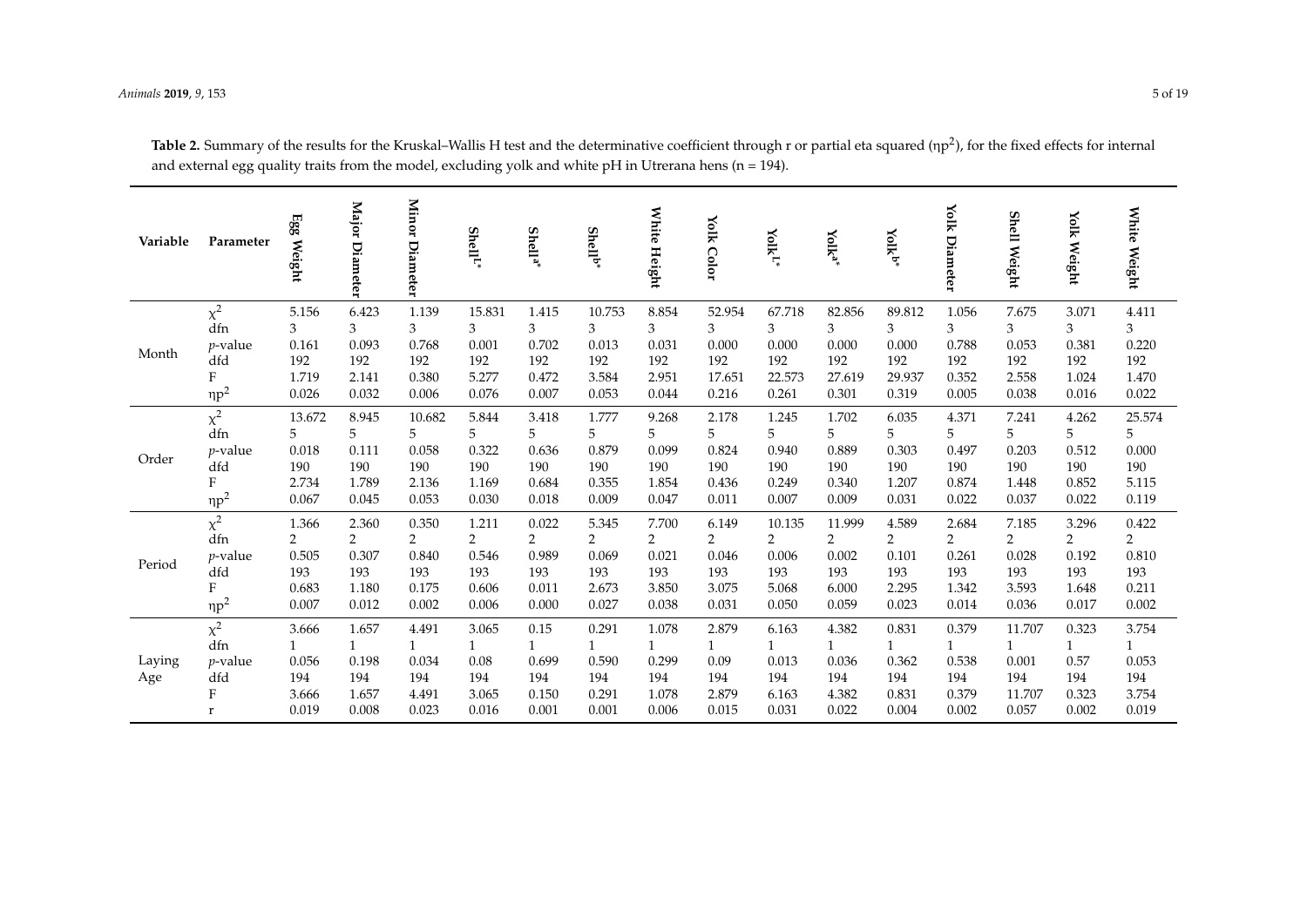|              | $\mathbf{u}$ |                                |                        |                         |          |                     |                     |                        |               |                                    |        |                         |                    |                   |                       |                 |
|--------------|--------------|--------------------------------|------------------------|-------------------------|----------|---------------------|---------------------|------------------------|---------------|------------------------------------|--------|-------------------------|--------------------|-------------------|-----------------------|-----------------|
| Variable     | Parameter    | $_{\rm gg}^{\rm gg}$<br>Weight | Major<br>Diam<br>leter | Minor<br>Ā<br>E<br>eter | $Shell*$ | Shell <sup>a*</sup> | Shell <sup>b*</sup> | <b>White</b><br>Height | Yolk<br>Color | $\mathbf{Y}$ olk $^{\mathbf{L}^*}$ | Yolka  | <b>Volk<sup>b</sup></b> | Yiolk<br>Diam<br>m | Şh<br>Ē<br>Weight | Yolk<br><b>Weight</b> | White<br>Weight |
| Variety      | $\chi^2$     | 34.300                         | 39.881                 | 29.270                  | 36.567   | 65.585              | 98.046              | 15.421                 | 15.238        | 5.696                              | 16.295 | 15.891                  | 21.296             | 62.090            | 54.267                | 59.063          |
|              | dfn          | 4                              | 4                      | 4                       |          | 4                   | 4                   | 4                      | 4             | 4                                  | 4      | 4                       | 4                  | 4                 | 4                     | 4               |
|              | $p$ -value   | 0.000                          | 0.000                  | 0.000                   | 0.000    | 0.000               | 0.000               | 0.004                  | 0.004         | 0.223                              | 0.003  | 0.003                   | 0.000              | 0.000             | 0.000                 | 0.000           |
|              | dfd          | 191                            | 191                    | 191                     | 191      | 191                 | 191                 | 191                    | 191           | 191                                | 191    | 191                     | 191                | 191               | 191                   | 191             |
|              | F            | 8.575                          | 9.970                  | 7.318                   | 9.142    | 16.396              | 24.512              | 3.855                  | 3.810         | 1.424                              | 4.074  | 3.973                   | 5.324              | 15.523            | 13.567                | 14.766          |
|              | $\eta p^2$   | 0.152                          | 0.173                  | 0.133                   | 0.161    | 0.256               | 0.339               | 0.075                  | 0.074         | 0.029                              | 0.079  | 0.077                   | 0.100              | 0.245             | 0.221                 | 0.236           |
|              | $x^2$        | 22.546                         | 8.765                  | 21.607                  | 31.945   | 49.3                | 92.019              | 11.455                 | 8.597         | 0.873                              | 7.845  | 10.748                  | 3.502              | 55.027            | 23.651                | 29.992          |
|              | dfn          |                                |                        |                         |          |                     |                     |                        |               |                                    |        |                         |                    |                   |                       |                 |
|              | $p$ -value   | 0.000                          | 0.003                  | 0.000                   | 0.000    | 0.000               | 0.000               | 0.001                  | 0.003         | 0.350                              | 0.005  | 0.001                   | 0.061              | 0.000             | 0.000                 | 0.000           |
| <b>Breed</b> | dfd          | 194                            | 194                    | 194                     | 194      | 194                 | 194                 | 194                    | 194           | 194                                | 194    | 194                     | 194                | 194               | 194                   | 194             |
|              | F            | 22.546                         | 8.765                  | 21.607                  | 31.945   | 49.300              | 92.019              | 11.455                 | 8.597         | 0.873                              | 7.845  | 10.748                  | 3.502              | 55.027            | 23.651                | 29.992          |
|              |              | 0.104                          | 0.043                  | 0.100                   | 0.141    | 0.203               | 0.322               | 0.056                  | 0.042         | 0.004                              | 0.039  | 0.052                   | 0.018              | 0.221             | 0.109                 | 0.134           |

 $\chi^2$ : Chi squared; dfn: degrees of freedom numerator; dfd: degrees of freedom denominator. ηp<sup>2</sup> can be benchmarked against the Cohen [\[26\]](#page-16-6) criteria of small (0.01), medium (0.09), and large (0.25) effects as suggested in Richardson [\[27\]](#page-16-7). In Cohen's terminology, a small effect size is one in which there is a real effect but which you can only see through careful study. By contrast, a 'large' effect size is an effect which is big enough, and/or consistent enough, that you may be able to see it 'with the naked eye'. Cohen's guidelines for *r* are that a small effect is 0.1, a medium effect is 0.3, and a large effect is 0.5.

**Table 2.** *Cont.*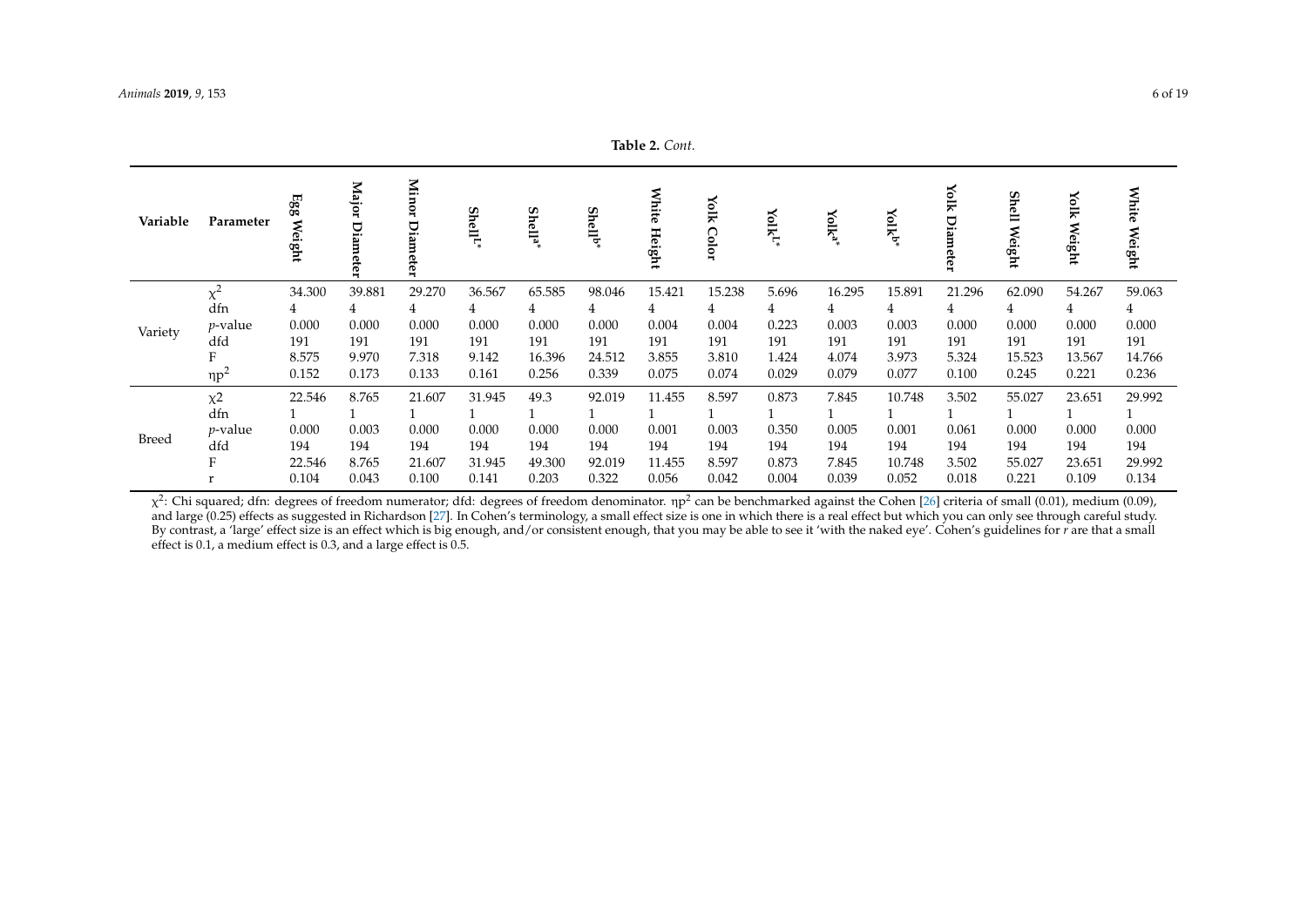After conducting the Mann–Whitney U test, we assessed the relationship between the factors of laying age and breed and the internal and external quality-related variables tested. Simultaneously, we used the Kruskal–Wallis H test to assess the relationship with the same variables and those factors with three or more categories or groups (k). Then, we computed the strength of the effects of these factors using *r* and partial eta squared (ηp 2 ) as quantification measures depending on whether Mann-Whitney U or Kruskal-Wallis H tests had been carried out beforehand (Table [2](#page-4-0) and Supplementary Table S3). According to Fritz, et al. [\[28\]](#page-16-8), *r* can be calculated as an effect size for the Mann–Whitney U test using the formula:

$$
r = \frac{z}{\sqrt{N}}\tag{1}
$$

Cohen's guidelines [\[29\]](#page-16-9) for *r* are that a small effect is 0.1, a medium effect is 0.3, and a large effect is 0.5 [\[30\]](#page-16-10). Calculation of  $r$ ,  $r^2$ , or  $\eta^2$  from these z values is possible because

$$
r = \frac{z}{\sqrt{N}} \text{ and } r^2 \text{ or } \eta^2 = z^2/N \tag{2}
$$

The literature recommends the use of partial eta square instead of classical eta square when using a multifactor design. The reason for this is that, through the use of partial eta square, we report an index of the strength of association between an independent variable and a dependent variable that excludes the variance produced by other variables [\[31\]](#page-16-11). The Kruskal–Wallis H test produces chi<sup>2</sup> values with k – 1 degrees of freedom. We can transform chi<sup>2</sup> into an F value with k  $-$  1 numerator degrees of freedom (dfn) and N-k denominator degrees of freedom (dfd) using the expression  $F(dfn, dfd) = \frac{chi^2}{(k-1)}$ , modified from Murphy et al. [\[20\]](#page-16-1).

In Cohen's terminology, a small effect size (0.01) is one in which there is a real effect but which you can only see through careful study. By contrast, a 'large' effect size (0.25) is an effect which is big enough, and/or consistent enough that one may be able to see it 'with the naked eye'.

As almost all the variables have been previously reported to be non-normally distributed (Table [1\)](#page-2-0) (Shapiro-Wilk Francia's tests (*p* < 0.001), an independent-sample median test was carried out to assess the differences in the median between categories within the same factor (Supplementary Tables S4 and S5). Supplementary Table S6 shows descriptive statistics for external and internal egg quality-related traits in Utrerana hens compared to the laying lineage in two models, including (n = 97) and excluding  $(n = 194)$  yolk and white pH.

Afterward, we studied the pairwise comparisons for any dependent variables for which the Kruskal–Wallis test is significant, aiming at assessing whether there were statistically significant differences between groups of the same factor concerning the external and internal quality-related variables using Dunn's test (Supplementary Tables S1 and S2). Then to provide a quantifiable measure of such differences, we provide within-group (level) medians in Supplementary Table S7.

We estimated the Pearson product-moment correlation coefficient among variables from both sets using a bivariate procedure from the Correlate package of SPSS Statistics for Windows, Version 24.0, IBM Corp. (2016) [\[32\]](#page-16-12) to avoid the severe multicollinearity or linear dependency between several variables, aiming at excluding those with multiple correlation coefficients higher than 0.80 according to Montgomery, et al. [\[33\]](#page-16-13) (Supplementary Table S8). Canonical correlation analysis was performed to analyze the relation between the two sets of traits (internal quality and external quality) [\[34,](#page-16-14)[35\]](#page-16-15). Therefore, it is possible to define the linear combination of the two sets of variables as [\[36\]](#page-16-16):

$$
U_1 = a_{11}X_1 + a_{12}X_2 + \dots + a_{1p}X_p \tag{3}
$$

$$
V_1 = b_{11}Y_1 + b_{12}Y_2 + \dots + b_{1q}Y_q
$$
 (4)

Canonical variables  $U_1$  and  $V_1$  belong to the ith canonical pair associated with the first canonical correlation, expressed for: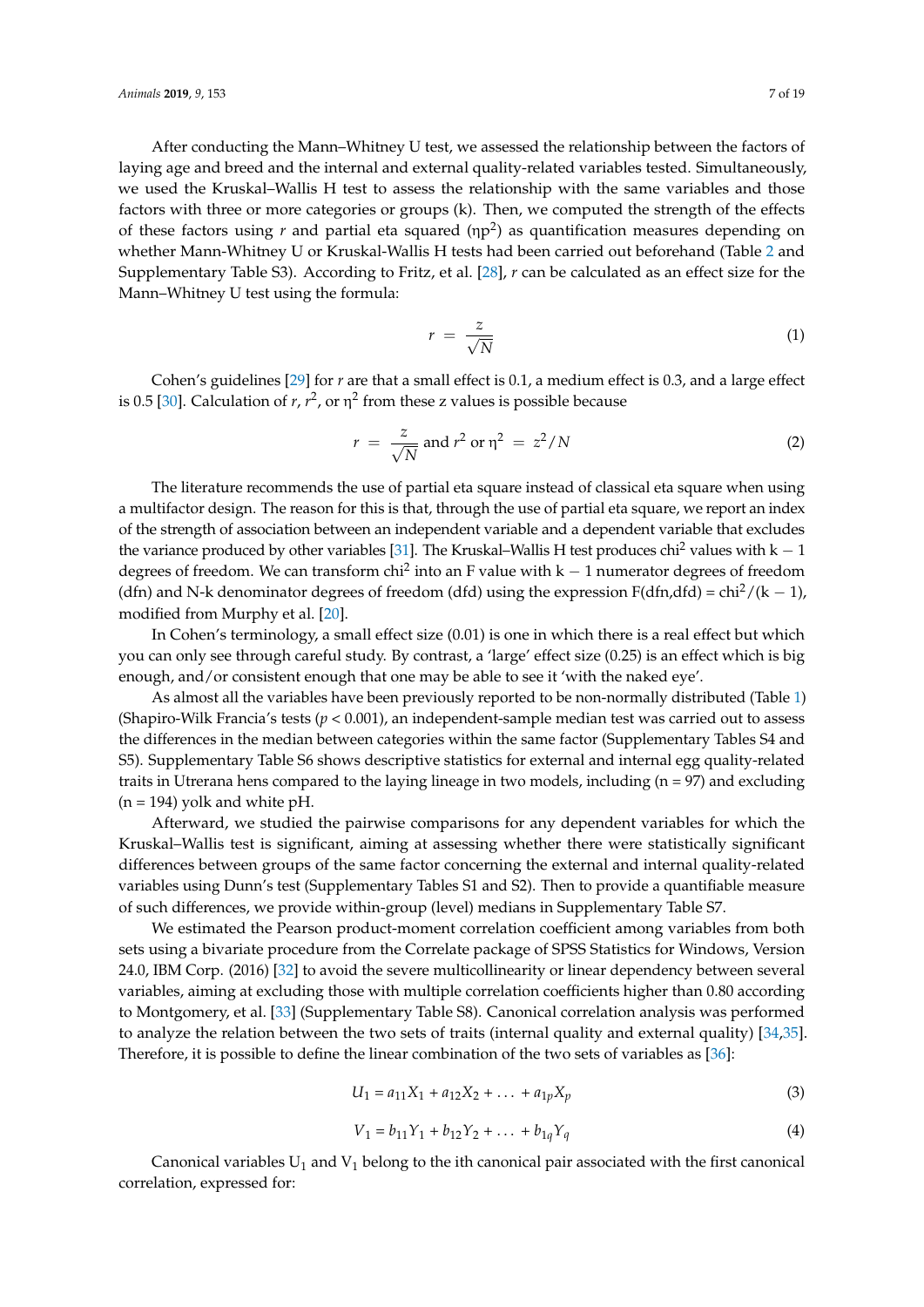$$
r_i = \frac{c \hat{\sigma} v(U_i, V_i)}{\sqrt{\hat{V}(U_i) \cdot \hat{V}(V_i)}}
$$
\n
$$
(5)
$$

The percentage of variance explained by the canonical variable  $U_x^2$  and its opposite  $V_y^2$  is determined by:

$$
U_{x_i}^2 = \frac{\sum_{j=1}^p a_{ij}^2}{p}
$$
 (6)

$$
V_{y_i}^2 = \frac{\sum_{j=1}^q b_{ij}^2}{q}
$$
 (7)

where *p* and *q* are the number of variables from X and Y, respectively. To check for the significance of canonical correlation, maximum likelihood ratio test was performed, considering Lambda (Λ) from Wilk's statistics, following the equations reported in Khattree and Naik [\[37\]](#page-16-17).

All non-parametric tests were carried out using the independent samples package from the non-parametrical task of SPSS Statistics for Windows, Version 24.0, IBM Corp. (2016). Canonical correlation analysis was carried out using the Canonical correlation procedure from the Correlate package of SPSS Statistics for Windows, Version 24.0, IBM Corp. (2016).

## *2.6. Publication Ethics Statement*

All farms included in the study followed specific codes of good practices and, therefore, the animals received humane care in compliance with the national guidelines for the care and use of laboratory and farm animals in research. All subjects gave their informed consent for inclusion before they participated in the study. The study was conducted in accordance with the Declaration of Helsinki. The Spanish Ministry of Economy and Competitivity through the Royal Decree-Law 53/2013 and its credited entity the Ethics Committee of Animal Experimentation from the University of Córdoba permitted the application of the protocols present in this study as cited in the fifth section of its second article, as the animals assessed were used for credited zootechnical use. This national Decree follows the European Union Directive 2010/63/UE, from the 22 September 2010.

## **3. Results**

## *3.1. Parametric Nature Assumption Testing*

The data was non-normally distributed (Shapiro Wilk's Francia W,  $p < 0.001$ ) in all cases except for egg weight, major diameter, and white weight. Skewness statistics reported values between −1/<sup>2</sup> and 1/2, which suggested that almost all variables were approximately symmetric, except for egg weight and white weight which were moderately skewed. All variables presented a distribution with kurtosis <3 (excess kurtosis <0) or platykurtic. Compared to a normal distribution, the central peak of the data distribution is lower and broader, and its tails are shorter and thinner.

Levene's test for equality of error variance reported that the error variance around the predicted scores was not the same for all the predicted values  $(p < 0.05)$ , except for minor diameter, thus there was no homogeneity of variances for each combination of the levels of the independent variables (species, month, year, and pathology diagnosed); hence, the assumption of homoscedasticity was violated. Mauchly's W Test of Sphericity (Mauchly's W =  $0.001$ ),  $\chi^2(104)$  = 2985.402,  $p < 0.05$ ) indicated that the variances of the differences were not equal; hence, the assumption of sphericity was also violated.

#### *3.2. Factor Variance Explanatory Power and Within Between-Level Differences*

The Mann–Whitney U test was used to compare differences between the two independent groups of the laying age (Laying hens and Laying pullets) and breed variables (Utrerana and Leghorn). Almost all variables showed differences when the two breeds were compared, except for white height, yolk diameter, yolk $\rm{L^*}$  and yolk pH. However, only minor diameter, white height, yolk $\rm{L^*}$ , yolk $\rm{a^*}$ ,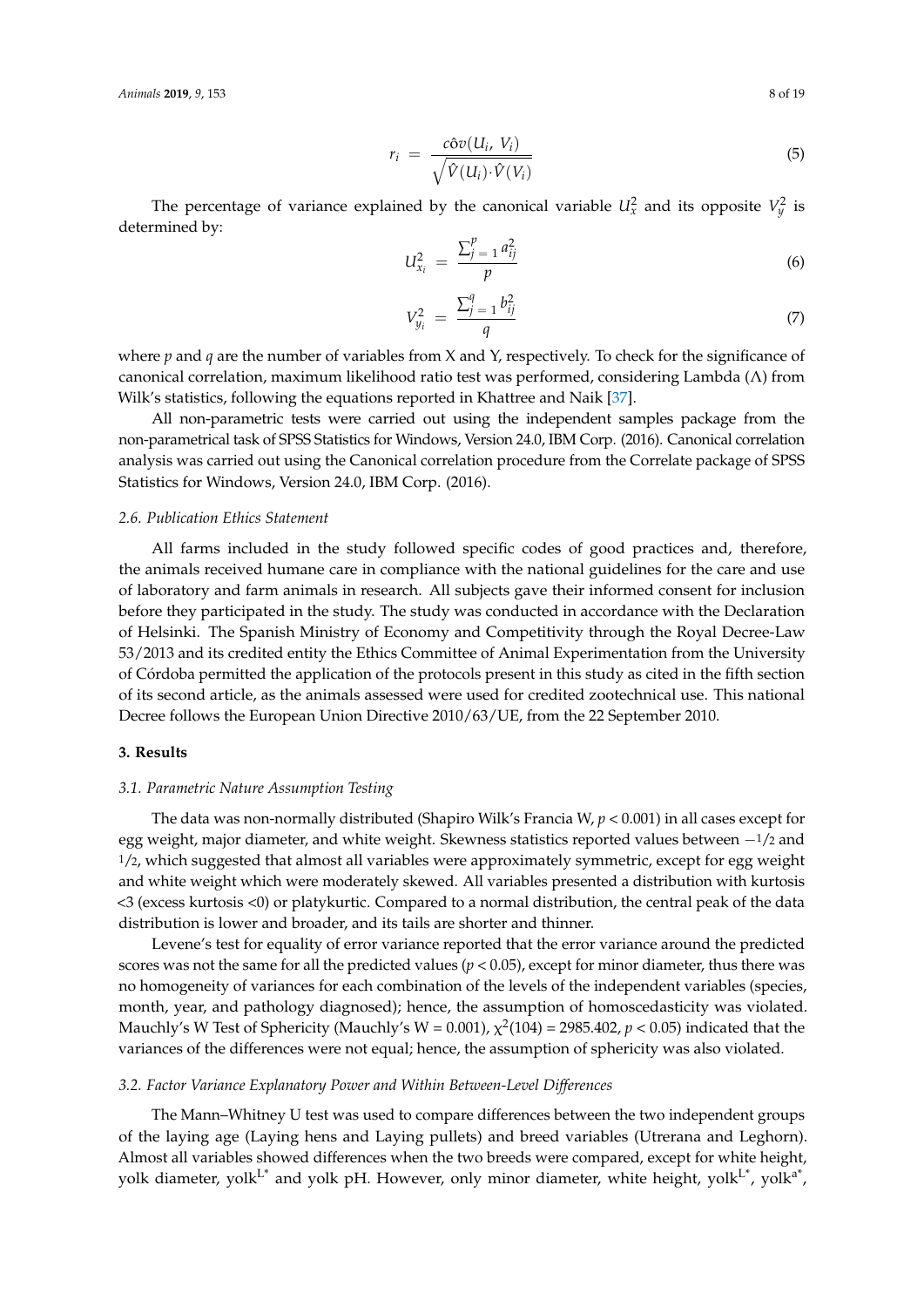and shell weight reported a significant difference between the different laying age groups (Table [2](#page-4-0) and Supplementary Tables S1–S3).

The study reports the results from the Kruskal–Wallis H test for all the variables and levels considered in the study and  $r$  and partial eta squared ( $np^2$ ) as a measure of the strength of the factors the variables tested (Table [2](#page-4-0) and Supplementary Table S3). Supplementary Tables S4 and S5 show the differences between the median of the categories of the factors; month of laying, laying order, controlled period, laying age, variety, and breed reported by the independent-sample median test. Supplementary Tables S1 and S2 show the results for Dunn's tests pairwise comparisons between the different levels of the factors and variables.

Dunn's test pairwise comparisons and the independent-sample median test showed the white variety of the Utrerana hen and Leghorn were not significantly different (*p* > 0.05) for all variables except for egg weight, minor diameter (breadth) and eggshell, with Leghorns reporting the highest median for all the three variables and varieties. The same tests reported a generalized significant difference between eggs from the first lay and the rest of the lays regarding egg and albumen/white weight. There were significant differences between March, April, May and June for almost all the variables measured except for shell<sup>L\*</sup> (between March–May and April–June), shell<sup>b\*</sup> (among any of the months compared), white height (between March and May themselves and between the months of March and May and April), Yolk color (March-June) and Yolk<sup>L\*</sup> (between June and May themselves and between the months of June and May and April). Minor diameter, yolk<sup>L\*</sup>, yolk<sup>a\*</sup>, and shell weight were significantly different (*p* < 0.05) when hens and pullets were compared, with hens having a significantly higher median than pullets for all the variables except for yolk $\mathsf{L}^*$ .

## *3.3. External and Internal Quality-Related Variables Canonical Correlation Analysis*

The results of the canonical correlation produced three significant canonical correlations, when yolk and white pH were included and four significant correlations when such factors were not considered as shown in Table [3](#page-8-0) and Supplementary Table S9, respectively.

<span id="page-8-0"></span>**Table 3.** Standardized canonical coefficients of variables, canonical correlations between two sets of variables (r), squared canonical correlation ( $r^2$ ) and their probabilities (F) for internal and external egg quality-related traits, excluding yolk and white pH, in Utrerana hens compared to laying lineage  $(n = 194)$ .

| <b>Canonical Pairs</b>                                                                                                              | 1st      | 2nd      | 3rd      | 4th      | 5th      | 6th            |  |  |  |  |  |
|-------------------------------------------------------------------------------------------------------------------------------------|----------|----------|----------|----------|----------|----------------|--|--|--|--|--|
| $r(R_c)$                                                                                                                            | 0.936    | 0.616    | 0.394    | 0.314    | 0.260    | 0.068          |  |  |  |  |  |
| $r^2$ $(R_c^2)$                                                                                                                     | 0.876    | 0.379    | 0.155    | 0.099    | 0.068    | 0.05           |  |  |  |  |  |
| F                                                                                                                                   | 12.999   | 4.071    | 2.348    | 1.856    | 1.382    | 0.214          |  |  |  |  |  |
| Degrees of Freedom                                                                                                                  | 54       | 40       | 28       | 18       | 10       | $\overline{4}$ |  |  |  |  |  |
| Sig.                                                                                                                                | 0.000    | 0.000    | 0.000    | 0.017    | 0.187    | 0.931          |  |  |  |  |  |
| Standardized canonical coefficients of external quality-related traits                                                              |          |          |          |          |          |                |  |  |  |  |  |
| Egg weight                                                                                                                          | $-0.972$ | 0.139    | $-0.065$ | 0.240    | $-0.934$ | 1.888          |  |  |  |  |  |
| Major diameter                                                                                                                      | 0.025    | $-0.345$ | $-0.337$ | 0.575    | 0.606    | $-1.464$       |  |  |  |  |  |
| Minor diameter                                                                                                                      | $-0.066$ | 0.091    | 0.520    | $-0.859$ | 0.597    | $-1.059$       |  |  |  |  |  |
| Shell <sup>L</sup>                                                                                                                  | $-0.021$ | 0.134    | $-1.327$ | $-0.787$ | 0.763    | 0.167          |  |  |  |  |  |
| $Shell^{a^*}$                                                                                                                       | $-0.076$ | 0.251    | $-0.322$ | $-0.104$ | $-1.092$ | $-0.443$       |  |  |  |  |  |
| Shell <sup>b*</sup>                                                                                                                 | 0.015    | $-0.967$ | $-0.929$ | $-0.838$ | 0.993    | 0.545          |  |  |  |  |  |
| Standardized canonical coefficients of internal quality-related traits                                                              |          |          |          |          |          |                |  |  |  |  |  |
| White height                                                                                                                        | $-0.037$ | 0.229    | $-0.219$ | $-0.311$ | $-0.194$ | 0.462          |  |  |  |  |  |
| Yolk color                                                                                                                          | $-0.030$ | $-0.189$ | 0.139    | $-0.543$ | 0.224    | $-1.428$       |  |  |  |  |  |
| $\text{Yolk}^{\text{L}*}$                                                                                                           | $-0.010$ | 0.616    | $-0.944$ | 0.670    | 0.136    | $-0.308$       |  |  |  |  |  |
| $\text{Yolk}^{\text{a*}}$                                                                                                           | 0.040    | 0.198    | $-1.370$ | 0.449    | $-0.206$ | 1.537          |  |  |  |  |  |
| $Yolk^{b*}$                                                                                                                         | 0.093    | $-0.031$ | 0.543    | 0.479    | $-0.630$ | $-1.367$       |  |  |  |  |  |
| Yolk diameter                                                                                                                       | $-0.026$ | 0.010    | $-0.09$  | $-0.139$ | $-0.089$ | 0.102          |  |  |  |  |  |
| Shell weight                                                                                                                        | $-0.305$ | 0.551    | 0.188    | $-0.405$ | $-0.607$ | $-0.595$       |  |  |  |  |  |
| Yolk weight                                                                                                                         | $-0.400$ | $-0.470$ | $-0.538$ | $-0.098$ | $-0.132$ | 0.313          |  |  |  |  |  |
| White weight                                                                                                                        | $-0.702$ | $-0.277$ | 0.306    | 0.694    | 0.446    | $-0.164$       |  |  |  |  |  |
| <b>Bold:</b> Given the sample size of 194, a criterion of $\geq$ 10.39 was considered for variable loadings to be significant [38]. |          |          |          |          |          |                |  |  |  |  |  |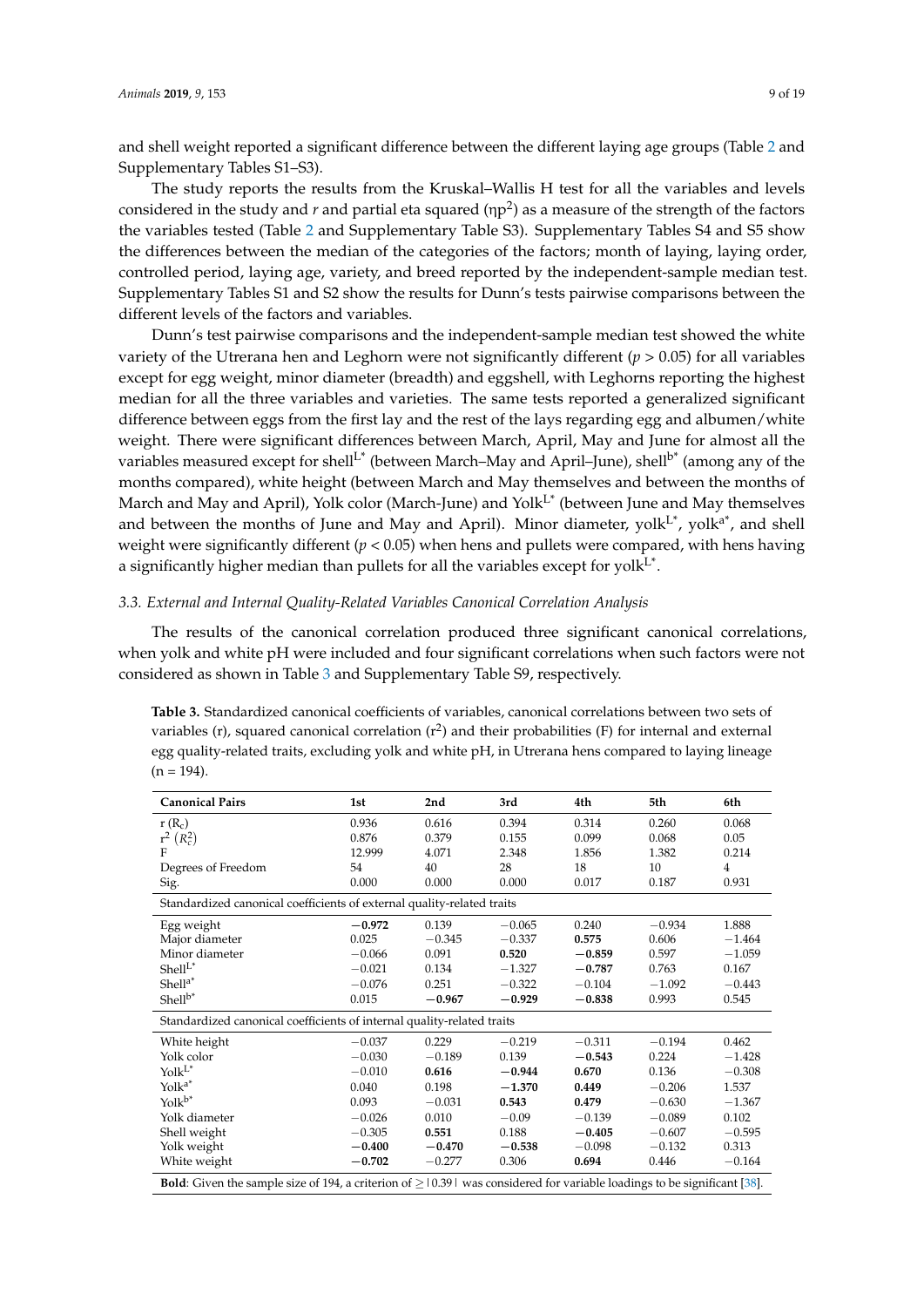For the model that did not include pH values for yolk and white, the first, second and third significant canonical correlations produced Wilk's Lambda values that were found to be highly significant through the use of a chi-square test that yielded *p* < 0.001. The fourth canonical correlation also proved significant at the *p* < 0.05 level. However, only the first and second canonical correlations were highly significant ( $p < 0.001$ ) and the third canonical correlation was significant ( $p < 0.05$ ) when yolk and white pH were not considered. All other canonical correlations were found to be non-significant.

When we did not consider yolk and white pH, the first, second, third and fourth canonical correlations produced an r  $(R_c)$  of 0.936 which indicates that the four variates have a shared variance  $(r^2 \text{ or } R_c^2)$  of 87.6%, respectively (Table [3](#page-8-0) and Supplementary Table S9). The literature proposes three methods to determine the relative importance of each original variable in each function: (1) canonical weights (standardized coefficients), (2) canonical loadings (structural correlations) and (3) canonical cross-loadings. As the canonical weights, are vulnerable to multicollinearity, the use of canonical loadings or cross-loadings is recommended (Table [4](#page-9-0) and Supplementary Table S10).

<span id="page-9-0"></span>**Table 4.** Correlations between the variables and related canonical variables (canonical loadings) and between the variables and the other set of canonical variables (canonical cross-loadings) for internal and external egg quality-related traits, excluding yolk and white pH, in Utrerana hens compared to laying lineage ( $n = 194$ ).

| Variable                           | $U_1$    | $U_2$    | $U_3$    | $U_4$    | $U_5$    | $U_6$    | $V_1$    | $V_{2}$  | $V_{3}$  | ${\rm V_4}$ | $V_{5}$  | $V_6$    |
|------------------------------------|----------|----------|----------|----------|----------|----------|----------|----------|----------|-------------|----------|----------|
| Egg weight                         | $-0.996$ | $-0.014$ | 0.003    | 0.070    | 0.046    | 0.032    | $-0.932$ | $-0.009$ | 0.001    | 0.022       | 0.012    | 0.002    |
| Major diameter                     | $-0.745$ | $-0.211$ | $-0.222$ | 0.448    | 0.168    | $-0.349$ | $-0.697$ | $-0.130$ | $-0.088$ | 0.141       | 0.044    | $-0.024$ |
| Minor diameter                     | $-0.742$ | 0.060    | 0.347    | $-0.497$ | 0.114    | $-0.255$ | $-0.695$ | 0.037    | 0.136    | $-0.156$    | 0.030    | $-0.017$ |
| Shell <sup>L</sup>                 | $-0.087$ | 0.817    | $-0.471$ | $-0.018$ | 0.319    | 0.039    | $-0.081$ | 0.503    | $-0.185$ | $-0.006$    | 0.083    | 0.003    |
| Shell <sup>a*</sup>                | 0.013    | $-0.351$ | $-0.292$ | $-0.362$ | $-0.753$ | $-0.305$ | 0.012    | $-0.216$ | $-0.115$ | $-0.114$    | $-0.196$ | $-0.021$ |
| $Shell^{b*}$                       | 0.044    | $-0.934$ | $-0.029$ | $-0.293$ | $-0.194$ | 0.031    | 0.041    | $-0.575$ | $-0.011$ | $-0.092$    | $-0.050$ | 0.002    |
| White height                       | $-0.364$ | 0.177    | 0.063    | $-0.088$ | $-0.010$ | 0.023    | $-0.389$ | 0.288    | 0.160    | $-0.281$    | $-0.038$ | 0.344    |
| Yolk color                         | $-0.039$ | $-0.260$ | $-0.132$ | $-0.122$ | 0.016    | $-0.034$ | $-0.042$ | $-0.422$ | $-0.335$ | $-0.389$    | 0.062    | $-0.505$ |
| $Yolk$ <sup><math>L^*</math></sup> | $-0.011$ | 0.372    | $-0.157$ | 0.066    | 0.126    | $-0.006$ | $-0.011$ | 0.604    | $-0.399$ | 0.209       | 0.486    | $-0.093$ |
| Yolk <sup>a*</sup>                 | 0.038    | $-0.243$ | $-0.091$ | 0.034    | $-0.149$ | $-0.010$ | 0.040    | $-0.394$ | $-0.232$ | 0.109       | $-0.573$ | $-0.145$ |
| $Yolk^{b*}$                        | 0.201    | $-0.249$ | 0.022    | 0.134    | $-0.189$ | $-0.011$ | 0.215    | $-0.405$ | 0.057    | 0.426       | $-0.728$ | $-0.156$ |
| Yolk diameter                      | $-0.288$ | $-0.079$ | $-0.028$ | $-0.027$ | $-0.050$ | 0.003    | $-0.308$ | $-0.129$ | $-0.072$ | $-0.087$    | $-0.193$ | 0.048    |
| Shell weight                       | $-0.582$ | 0.340    | 0.025    | $-0.079$ | $-0.100$ | $-0.009$ | $-0.622$ | 0.553    | 0.064    | $-0.250$    | $-0.384$ | $-0.132$ |
| Yolk weight                        | $-0.390$ | $-0.313$ | $-0.194$ | $-0.044$ | $-0.037$ | 0.003    | $-0.417$ | $-0.508$ | $-0.492$ | $-0.139$    | $-0.143$ | 0.051    |
| White weight                       | $-0.800$ | $-0.015$ | 0.102    | 0.082    | 0.039    | $-0.001$ | $-0.855$ | $-0.024$ | 0.260    | 0.262       | 0.151    | $-0.010$ |

U1, U2, U3, U4, U5, U6: canonical variates containing external quality-related traits; V1, V2, V3, V4, V5, V6: canonical variates containing internal quality-related traits. **Bold**: canonical loadings; Regular: canonical cross-loadings.

Significance was determined by using factor loading guidelines commonly found in the literature considering the sample sizes of 194 (when yolk and white pH were not considered) and 97 (when yolk and white pH had been included) [\[38–](#page-16-18)[41\]](#page-16-19). We used both loadings and cross-loadings; however, there is no established cutoff. There is a rule of thumb that if any variable loading is  $\geq$  10.30 l, then it can be considered to be an important contributing variable in the function. However, this is only for explanatory studies. Hair, Black, Babin and Anderson [\[38\]](#page-16-18) discuss the ideal case for each factor loading, i.e., the common variance should be greater than the unique one (Wilk's Lambda ≥0.72 in order to have a variance  $\geq$  0.50), but mainly for the average; that is the reason why we use the average variance attracted (AVE  $> 0.50$ ). In some cases, especially a new measure, lambda  $> 0.5$  (AVE  $> 0.25$ ) can be considered to be acceptable (but we have to address the limitation of this low AVE measure). In our case, loadings  $>$  | 0.53 | were used considering the sample size (n = 97) that included yolk and white pH among the variables, while the greater sample when both variables were excluded ( $n = 194$ ) permitted considering loadings ≥|0.39| following Hair, Black, Babin and Anderson [\[38\]](#page-16-18) criteria.

Egg weight showed a strong negative loading on the first canonical variate of external quality-related traits. Hence the first canonical variate was given the title "external lightness", reflecting upon the negative values associated with the pool of internal quality-related variables.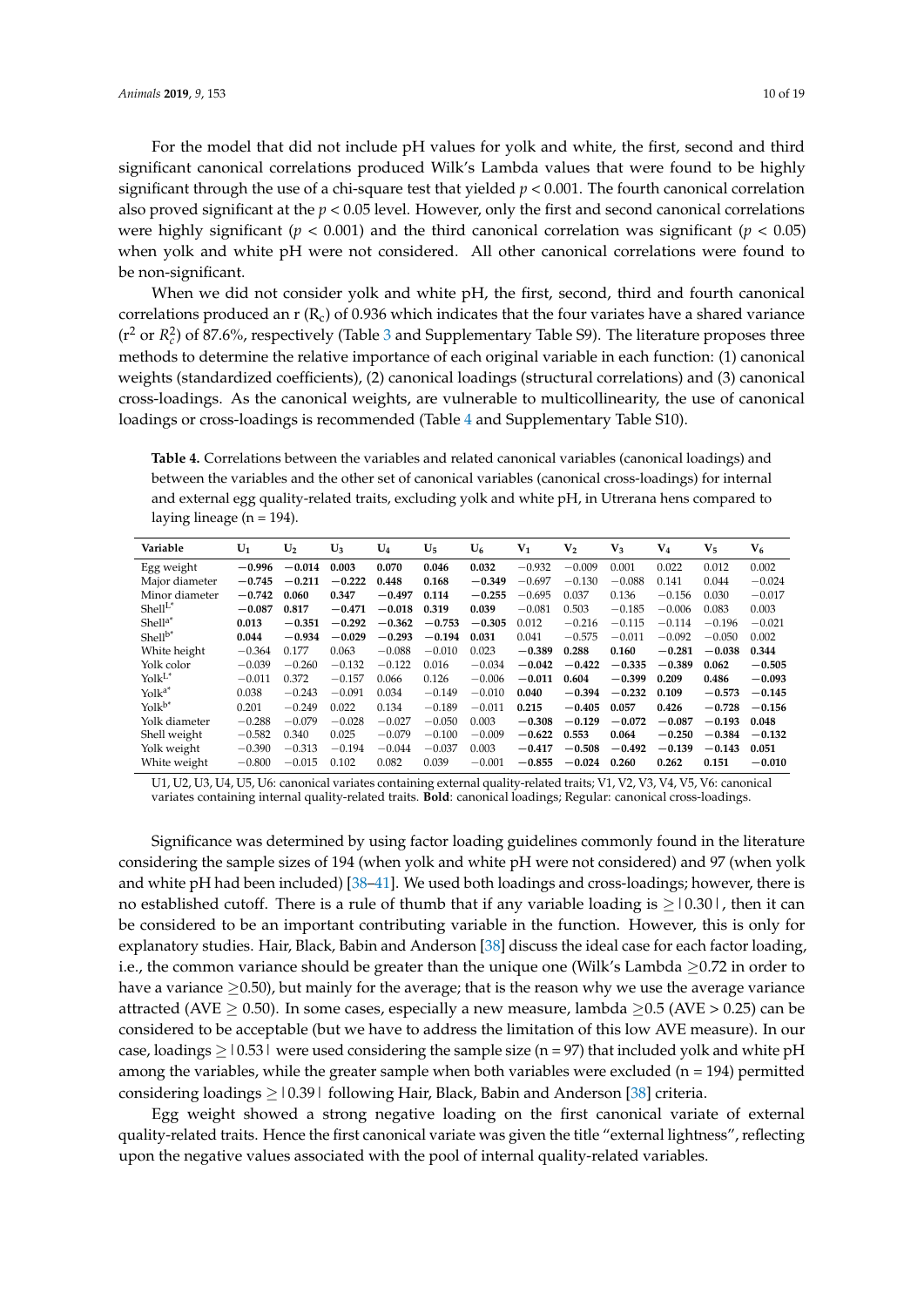In addition, only white and yolk weight were found to have significant negative loadings on the second canonical variate of internal quality-related traits. Because of this, the first canonical variate on internal quality-related traits was given the title of "internal lightness".

A negative loading means that eggs scoring high on the canonical variate will tend to score low on the variable, and vice versa. Hence, the heavier the egg, white and yolk weight is, the lower the score it will receive on external and internal lightness canonical covariates, respectively.

Shell<sup>b\*</sup> (Shell b<sup>\*</sup>, shell yellow/blue coordinate) showed a strong negative loading on the second canonical variate of external quality-related traits. Hence the second canonical variate was given the title "external yellow/blue coordinate absence", reflecting upon the negative and positive values associated with the pool of internal quality-related variables.

Interestingly, while yolk lightness (Yolk<sup>L\*</sup>, Yolk L\*) and shell weight were found to have significant positive loadings on the second canonical variate of internal quality-related traits, yolk weight loading, significantly scored negatively. Because of this, the second canonical variate on internal quality-related traits was given the title of "internal brightness". This means those eggs presenting a high internal brightness present high yolk lightness and shell weight values and low yolk weight.

The minor diameter showed a moderate positive loading on the third canonical variate of external quality-related traits. By contrast, shell<sup>b\*</sup> (Shell b\*, shell yellow/blue coordinate) showed a strong negative loading on the third canonical variate of external quality-related traits. Hence the third canonical variate was given the title "egg wideness", reflecting upon the negative and positive values associated with the pool of internal quality-related variables. Eggs with a higher wideness presented lower values for the shell yellow/blue coordinate.

Yolk<sup>L\*</sup> and Yolk<sup>a\*</sup> color decompositions (Yolk L<sup>\*</sup> or lightness and Yolk a<sup>\*</sup> or red/green coordinate, respectively) and yolk weight were found to have significant moderate negative loadings on the third canonical variate of internal quality-related traits. However, yolk<sup>b\*</sup> (Yolk b\* or yellow/blue coordinate) significantly scored positively. Due to this, the third canonical variate on internal quality-related traits was given the title of "yolk dullness and yellow dominance". This means that those eggs presenting a high yolk lightness and yellowness present high values for the yolk yellow/blue coordinate and low values for the yolk lightness color coordinate, yolk red/green coordinate and yolk weight.

The minor diameter, Shell<sup>L\*</sup> (Shell L\*, shell lightness) and Shell<sup>b\*</sup> (Shell yellow/blue coordinate) showed a high negative loading on the fourth canonical variate of external quality-related traits. By contrast, the major diameter showed a moderate positive loading on the fourth canonical variate of external quality-related traits. Hence, the fourth canonical variate was given the title "egg length and external dullness", reflecting upon the negative and positive values associated with the pool of internal quality-related variables. This means that the eggs which were longer were also duller and reported lower values for the shell yellow/blue coordinate, thus they were orangish.

The Yolk<sup>L\*</sup>, Yolk<sup>a\*</sup> and Yolk<sup>b\*</sup> color lightness and coordinates (Yolk L<sup>\*</sup> or lightness, Yolk a<sup>\*</sup> or red/green coordinate, and Yolk b\* or yellow/blue coordinate, respectively) and yolk weight were found to have significant moderate positive loadings on the fourth canonical variate of internal quality-related traits with Yolk<sup>L\*</sup> or Yolk lightness reporting the highest loading (0.670). However, Shell weight and yolk color measured with the DSM Yolk Color Fan (formerly Roche Yolk Color Fan) significantly scored negatively. Due to this, the fourth canonical variate on internal quality-related traits was given the title of "yolk yellowness and lightness, color coordinates balance, shell lightness". This means those eggs presenting high yolk lightness and scoring low in the DSM Yolk Color Fan (yellowish) present balanced values for the yolk yellow/blue and yolk red/green coordinates and low shell weights.

Table [5](#page-11-0) and Supplementary Table S11 show the imbalance between the proportion of variance explained by each of the canonical variates of the two sets of variables (external and internal quality-related traits) and their opposites. The proportion of the variance of external quality-related variables explained by its own canonical variate (38.2% to 35.1%, when yolk and white pH were included and excluded respectively) was slightly different to the proportion of variance of internal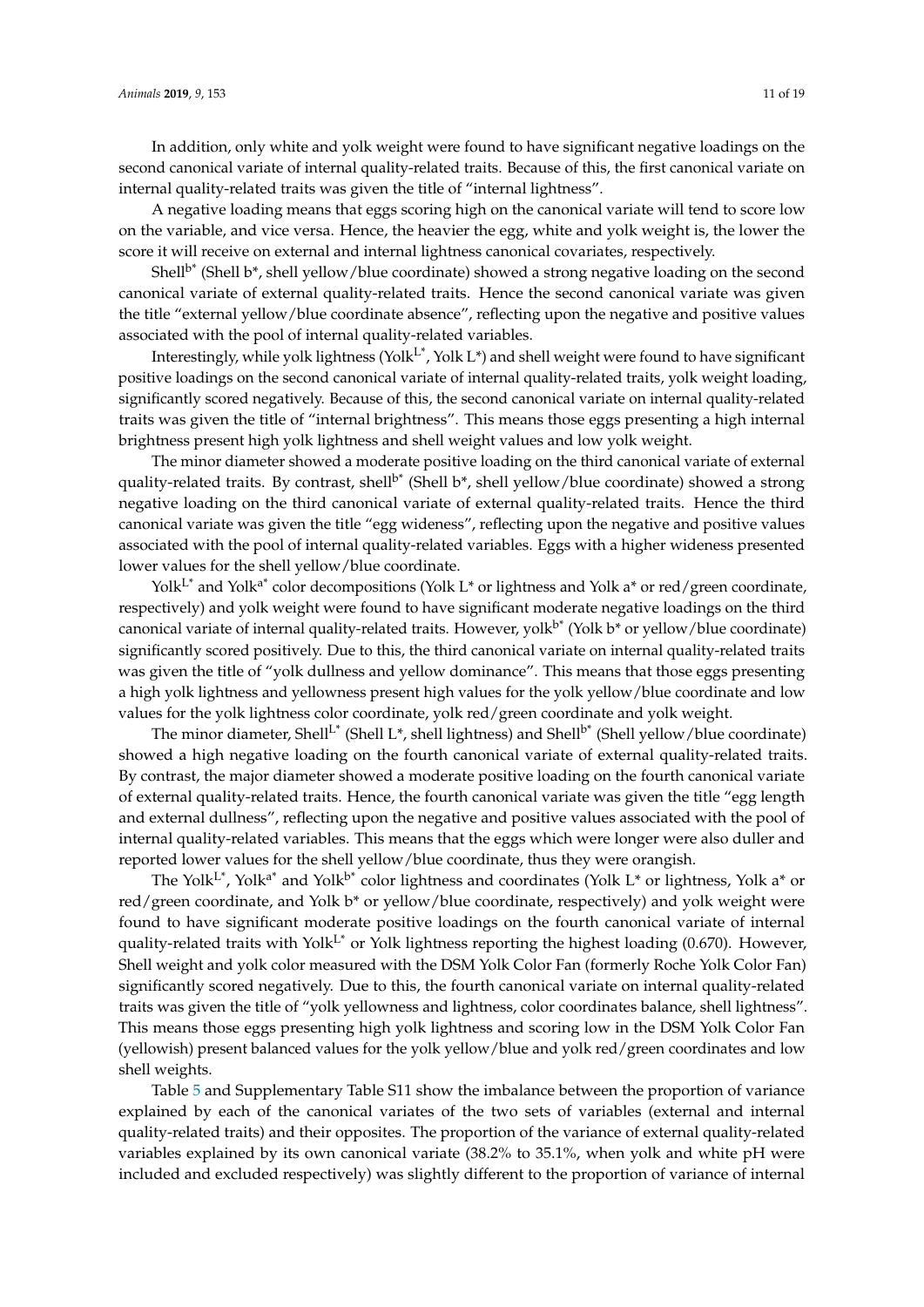quality-related variables explained by opposite canonical variate (35.5% to 28.5% when yolk and white pH were included and excluded respectively). By contrast, the proportion of variance of external quality-related variables explained by its own canonical variate (15.6% to 8.0%, when yolk and white pH were included and excluded respectively) was similar to the proportion of variance of internal quality-related variables explained by opposite canonical variate (14.5% to 11.2% when yolk and white pH were included and excluded respectively).

<span id="page-11-0"></span>**Table 5.** Proportion of explained variance, eigenvalues and percentages of explained common variance associated with each factor of internal and external egg quality-related trait, excluding yolk and white pH, in Utrerana hens compared to laying lineage (n = 194).

| <b>Canonical Variable</b>                      | 1st   | 2nd   | 3rd   | 4th   | 5th   | 6th   |
|------------------------------------------------|-------|-------|-------|-------|-------|-------|
| Eigenvalue                                     | 7.056 | 0.610 | 0.184 | 0.110 | 0.072 | 0.05  |
| Wilk's $\wedge$ Statistic                      | 0.054 | 0.439 | 0.707 | 0.836 | 0.928 | 0.995 |
| Proportion of variance of external             |       |       |       |       |       |       |
| quality-related variables explained by its own | 0.351 | 0.308 | 0.176 | 0.154 | 0.351 | 0.308 |
| canonical variate $(U_e^2)$                    |       |       |       |       |       |       |
| Proportion of variance of external             |       |       |       |       |       |       |
| quality-related variables explained by         | 0.285 | 0.108 | 0.169 | 0.064 | 0.285 | 0.108 |
| opposite canonical variate $(V_e^2)$           |       |       |       |       |       |       |
| Proportion of variance of internal             |       |       |       |       |       |       |
| quality-related variables explained by its own | 0.080 | 0.012 | 0.075 | 0.012 | 0.080 | 0.012 |
| canonical variate $(U_i^2)$                    |       |       |       |       |       |       |
| Proportion of variance of external             |       |       |       |       |       |       |
| quality-related variables explained by         | 0.112 | 0.011 | 0.069 | 0.007 | 0.112 | 0.011 |
| opposite canonical variate $(V_i^2)$           |       |       |       |       |       |       |

## **4. Discussion**

The demand for products deriving from non-industrial production systems has triggered and increased the interest in more sustainable farming practices, enabling the introduction of products stemming from native breeds in the common production systems and commercial chains [\[14\]](#page-15-13). This context lays the basis for the characterization of the quality of differentiated products linked to sustainable production involving autochthonous breeds. The differences in the values obtained in this study for egg quality-related parameters may promote the definition of products depending on which and at which level egg components are present across the different varieties and breeds studied. For instance, eggs with greater egg yolk proportions may make for richer and softer baked final products and better quality pasta, while egg whites provide the resulting products with lighter and airier textures and are richer in lysozyme [\[41\]](#page-16-19), which is currently, the only lysozyme industrially applied for food applications.

Among external egg quality-related traits, the Leghorn hen breed's eggs were heavier than those from the Utrerana hen breed, due to the higher weight of their shell and white. By contrast, although the Franciscan variety presented eggs with lower weight, the eggs of the Utrerana breed generally presented similar or heavier weights than other Spanish breeds [\[42–](#page-16-20)[44\]](#page-16-21).

The eggs of laying pullets presented a significantly lower weight than the eggs of laying hens. In addition, egg weight was observed to increase with the age of the flock hens (in consecutive months), except for March, when a higher weight of eggs was observed in the flock than that reported in April or May. The fact that first laying hens had not yet started laying eggs in March may be one of the main reasons for this finding. These results are supported by other studies in which hens of different laying periods were compared [\[45](#page-17-0)[–47\]](#page-17-1). Some authors report a simultaneous increase in egg weight while there is a decrease in shell weight, which may be attributable to such parameters being conditioned by the weight of egg components (yolk and albumen). Simultaneously, egg weight has been reported to increase as the age of hens increases, while eggshell quality deteriorates, which translates in greater quality larger chicks [\[46\]](#page-17-2).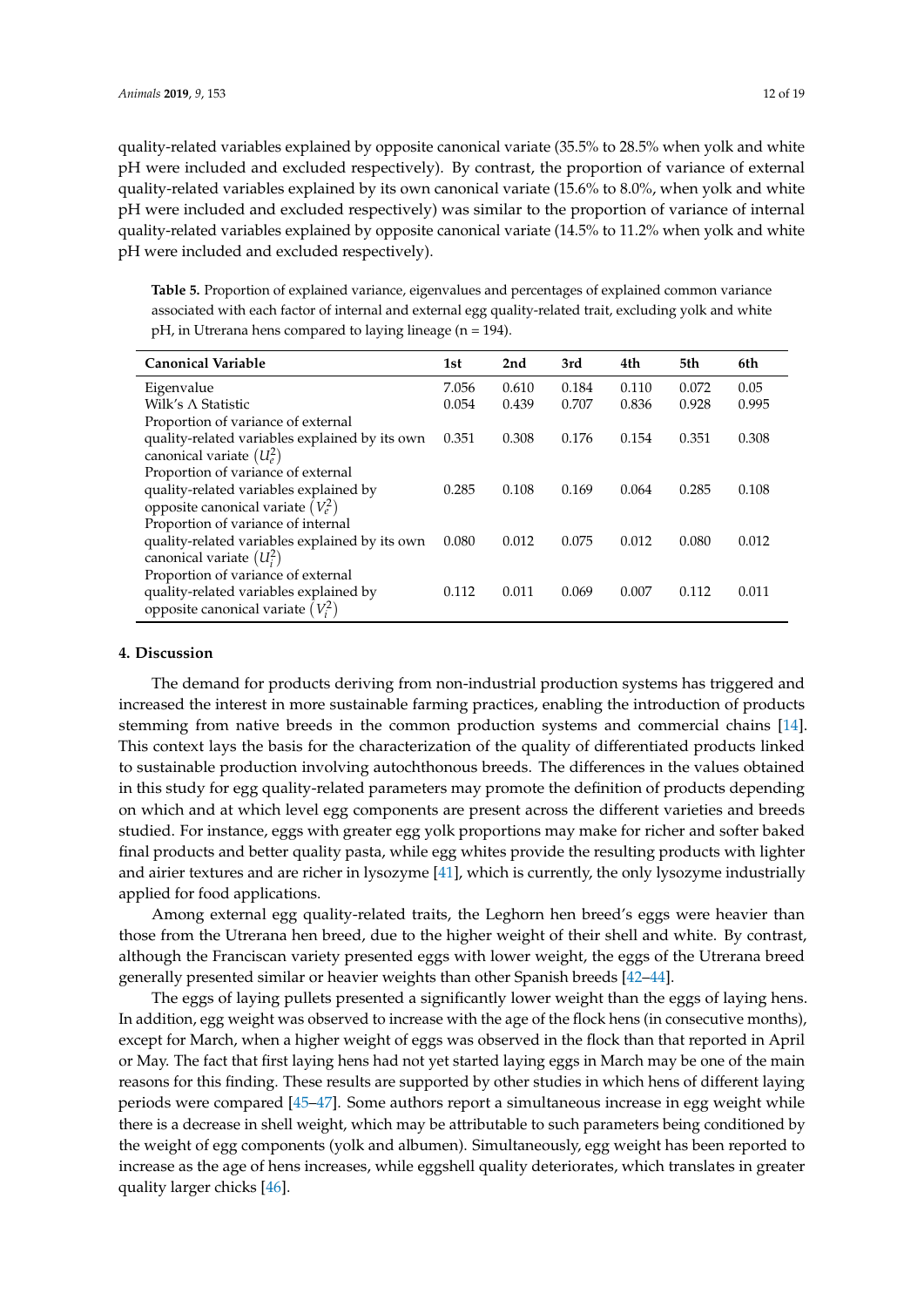The major diameter of the eggs was often related to the weight of the eggs. As results showed, the Leghorn eggs had significantly longer major diameters and minor diameters. However, the partridge variety reached the same major diameter as the Leghorn eggs. In addition, as previously described by Saatci et al. [\[46\]](#page-17-2), a smaller size of the eggs of the first laying hens was observed. Variety or plumage color has been reported to significantly affect egg weight in other local bird breeds such as in Native Turkish Geese ( $p < 0.05$ ). However, such differences were not observed regarding shape index (*p* > 0.05), or length or breadth (parameters involved in the calculation of shape index) as opposed to our results [\[45\]](#page-17-0).

Another important characteristic of the commercialization of the product is the eggshell color profile that represents an important trait for consumer's perception. Almost equal numbers of brown and white eggs are sold in the markets of some countries such as Spain, Germany, and Holland [\[48\]](#page-17-3). In the present study, a significant increase in lightness (Shell $L^*$  values) on Leghorn eggs regarding Utrerana breed was observed. However, in terms of redness (Shell<sup>a\*</sup> values) and yellowness (Shell $b^*$  values), the Utrerana breed showed higher values. These results could be due to a large amount of genetic variation for eggshell characteristics [\[49\]](#page-17-4).

An increased value of shell<sup>a\*</sup> was observed in the Franciscan variety, suggesting the hybridization with the Plymouth Rock breed (a breed with barred feathers and brown eggs), which was carried out while aiming at defining the barred feather characteristic in the Utrerana, also added to the appearance of the undesirable characteristic of darker shell eggs. No significant differences were observed to shell color between the white variety of Utrerana and Leghorn. When Shell<sup>L\*</sup> value was considered to measure for eggshell lightness [\[50\]](#page-17-5), both the white Utrerana variety and Leghorn breed reported the brightest shell tone of all remaining varieties studies.

According to other authors, the month of laying did not have a significant effect on shell weight; although egg size increases with the hen's age, the shell weight mantains values around the same range [\[45,](#page-17-0)[51,](#page-17-6)[52\]](#page-17-7). Heat stress reduces the shell thickness and the shell quality in laying hens [\[53,](#page-17-8)[54\]](#page-17-9). However, the Utrerana eggshell weight showed no significant differences in all the studied months. It is well known that the south of Spain is influenced by Mediterranean weather—maximum temperatures of 40 ◦C were reached in June 2018 in Cordoba, as reported by the State Meteorological Agency (AEMET) from Spain, with very high temperatures since late spring and summer. Taking into account that this study occurred during this period, these results suggest that the Utrerana breed tolerates high temperature-induced stress, so this might be an interesting alternative to commercial production systems with fewer adapted animals.

The Utrerana breed showed a lower eggshell weight in comparison with the Leghorn breed. Modern commercial birds showed clear differences in terms of shell weights in regard to traditional breeds [\[49,](#page-17-4)[55\]](#page-17-10). Nevertheless, the selection of breeds for one characteristic such as egg weight can affect others such as the quality of the eggshell [\[56\]](#page-17-11). By contrast, Sreenivas et al. [\[57\]](#page-17-12) suggested that Leghorn eggshell contributes a lower proportion to overall egg weight when compared to native poultry.

Some authors have reported the characteristics of the egg white to be conditioned by the strain of bird and genetic selection [\[58](#page-17-13)[–60\]](#page-17-14). In this study, the Leghorn white weight was significantly heavier than those of the Utrerana varieties. In the Franciscan variety, the white weight was significantly lower than in the rest of the varieties. This could explain the lower weight of the eggs of this variety. No significant differences were observed in white weight in all the studied months, neither between the laying pullets, nor the laying hens. However, there were significant differences between June and the rest of the months, which suggests that the white height reduces as age increases, supported by the findings of Renden et al. [\[61\]](#page-17-15).

Although the yolk diameter did not differ between breeds, the yolk weight was significantly higher in the Utrerana breed. The selection of the modern lines of laying hens induced an increase in egg weight, which translated into a simultaneous decrease in the energy content of the egg as a direct consequence of a decrease in the percentage of egg yolk. The egg white contains a larger amount of water than the yolk which results in heavier eggs. This greater contribution to egg weight is produced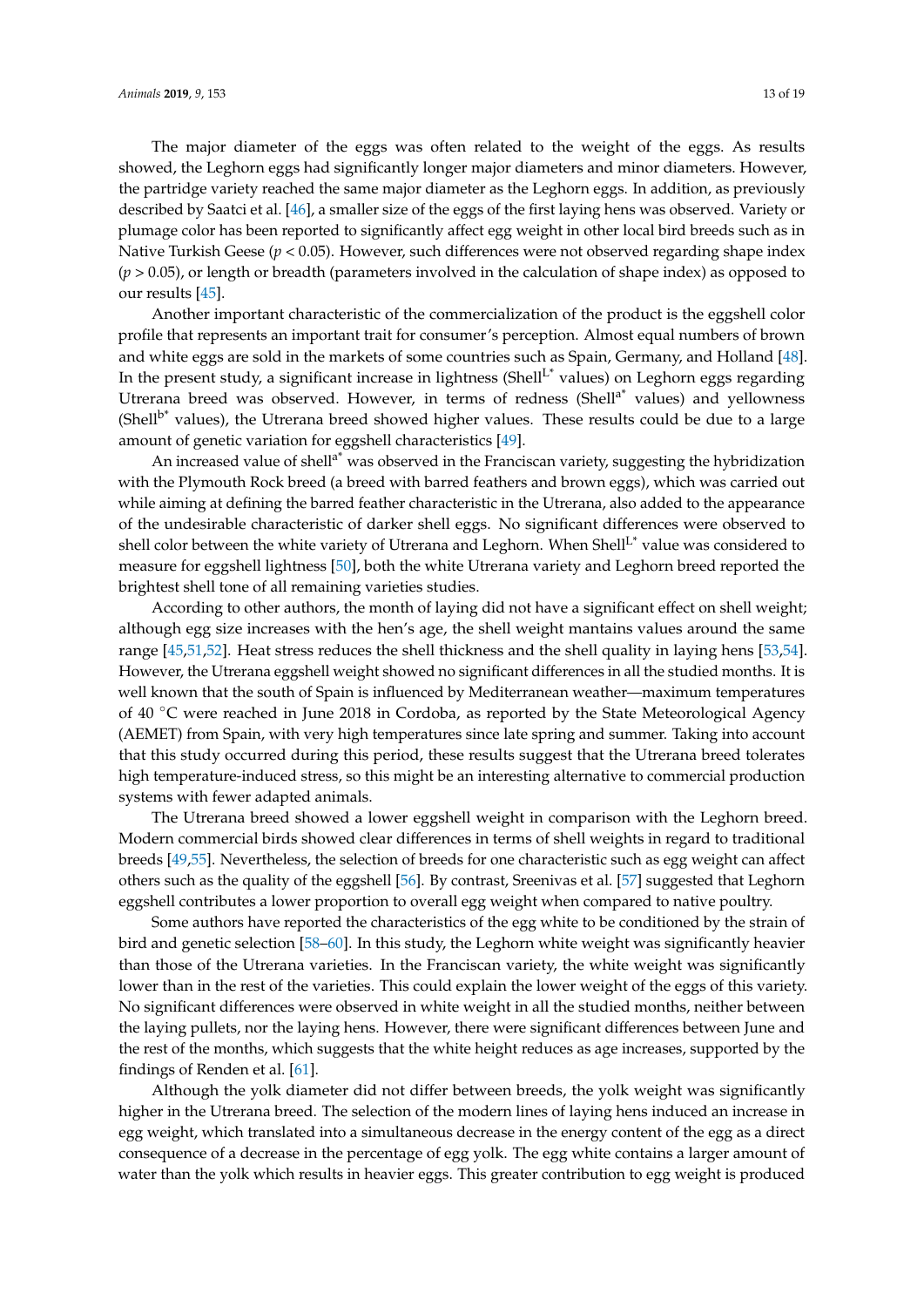at a lower energetic cost as its synthesis is energetically more efficient, on a weight for weight basis, than deposition of yolk which contains proportionally 0.5 of solids with equal proportions of fat and protein [\[24](#page-16-4)[,49\]](#page-17-4).

At the same time, as consumers begin to demand and consider egg energy as a quality criterion, egg selection for a higher percentage of yolk will be necessary [\[62\]](#page-17-16). The yolk weight of the partridge and Franciscan varieties was significantly higher than the rest of the varieties or even the Leghorn breed, which may make them profitable alternatives.

An important aspect for the commercialization of the eggs is yolk color as European consumers tend to prefer darker ones, given the psychological misattribution of a healthier origin [\[14\]](#page-15-13). The strain of the laying hen has been suggested to determine egg pigmentation [\[63\]](#page-17-17). In addition, the yolk darkness is determined by the Yolk<sup>a\*</sup> value [\[50\]](#page-17-5). In the present study, yolk<sup>a\*</sup> and yolk<sup>b\*</sup> values were observed to be higher in Utrerana eggs than in Leghorn ones. On the other hand, in April and May, the yolk<sup>a\*</sup> value decreased, in comparison to what happened in March and June. This finding suggests that yolk<sup>a\*</sup> value, which accounts for the darker yolk in Utrerana, significantly decreased when the laying of the hen was higher. This suggests that the reduction in the yolk<sup>a\*</sup> color coordinate could be a consequence of the dilution effect originated by the increase in egg production [\[49\]](#page-17-4).

A higher Yolk<sup>a\*</sup> value was found for the Franciscan variety, which could be linked to the higher Shell<sup>a\*</sup> value observed for the same variety. However, Aygun [\[50\]](#page-17-5) reported that there was no significant correlation between eggshell color and that of the yolk. Besides, no significant differences were detected between the color of the eggshell and yolk color between white variety and Leghorn, suggesting that there was a great resemblance in the egg color of the two breeds when their plumage was white.

White quality is affected by the age of the laying hens, the strain of the birds and the storage time of the eggs [\[58\]](#page-17-13). The Leghorn hen's eggs showed higher values of white height than the Utrerana breed's eggs. The Leghorn breed laid heavier eggs with a higher proportion of white too. These results could suggest that the white height is correlated with the percentage of white, in accordance with similar observations in earlier reports [\[57\]](#page-17-12). When months were compared, the white height presented lower values in June, when the temperature increased. During the storage of eggs, a decrease in white height at higher temperatures has been reported by Keener et al. [\[64\]](#page-17-18).

The Utrerana breed's eggs reported higher white pH values in comparison to the Leghorn breed's eggs. The white pH has been suggested to increase as  $CO<sub>2</sub>$  decreases inside the egg. Factors related to this loss of  $CO<sub>2</sub>$  such as the time of storage and high temperatures have been suggested to promote such a pH increase and a subsequent decrease in white viscosity and flavor, hence directly depreciating egg quality [\[47\]](#page-17-1).

According to our results for the canonical correlation analysis (Table [5](#page-11-0) and Supplementary Table S11), the higher the value an egg scores on the external lightness variable of egg weight, the more likely this egg will also score a higher value on internal lightness variables such as white and yolk weight, as it was also reported for the same phenotypical correlations in Japanese quails, exotic Isa brown layers and naked neck, normal and dwarf strains of Tswana chickens [\[65–](#page-17-19)[67\]](#page-18-0).

Similarly, those scoring a low value on the external yellow/blue coordinate are more likely to report higher values for internal brightness. Those eggs presenting high egg wideness presented higher yolk dullness and yolk yellow dominance. By contrast, the longer and duller the egg was externally, the more yellowish and lighter it was, the more balanced their color coordinates and the less heavy their shells. These results contradict some previous studies in which a weaker statistical analysis is performed [\[50](#page-17-5)[,68\]](#page-18-1), and in which it is stated that the external color of the egg is not related to its internal color. Given our results, the Utrerana breed eggs allow consumers to associate the external appearance of the egg with their internal characteristics. The relationship between the outer shape of the egg and the internal color of the egg may suggest that there could be a dilution effect of pigments depending on the shape and size of the egg as reported by other studies [\[49\]](#page-17-4).

The moderately high values for the proportion of variance of external quality-related variables explained by its own and opposite canonical variable, which doubles the explanatory power of variance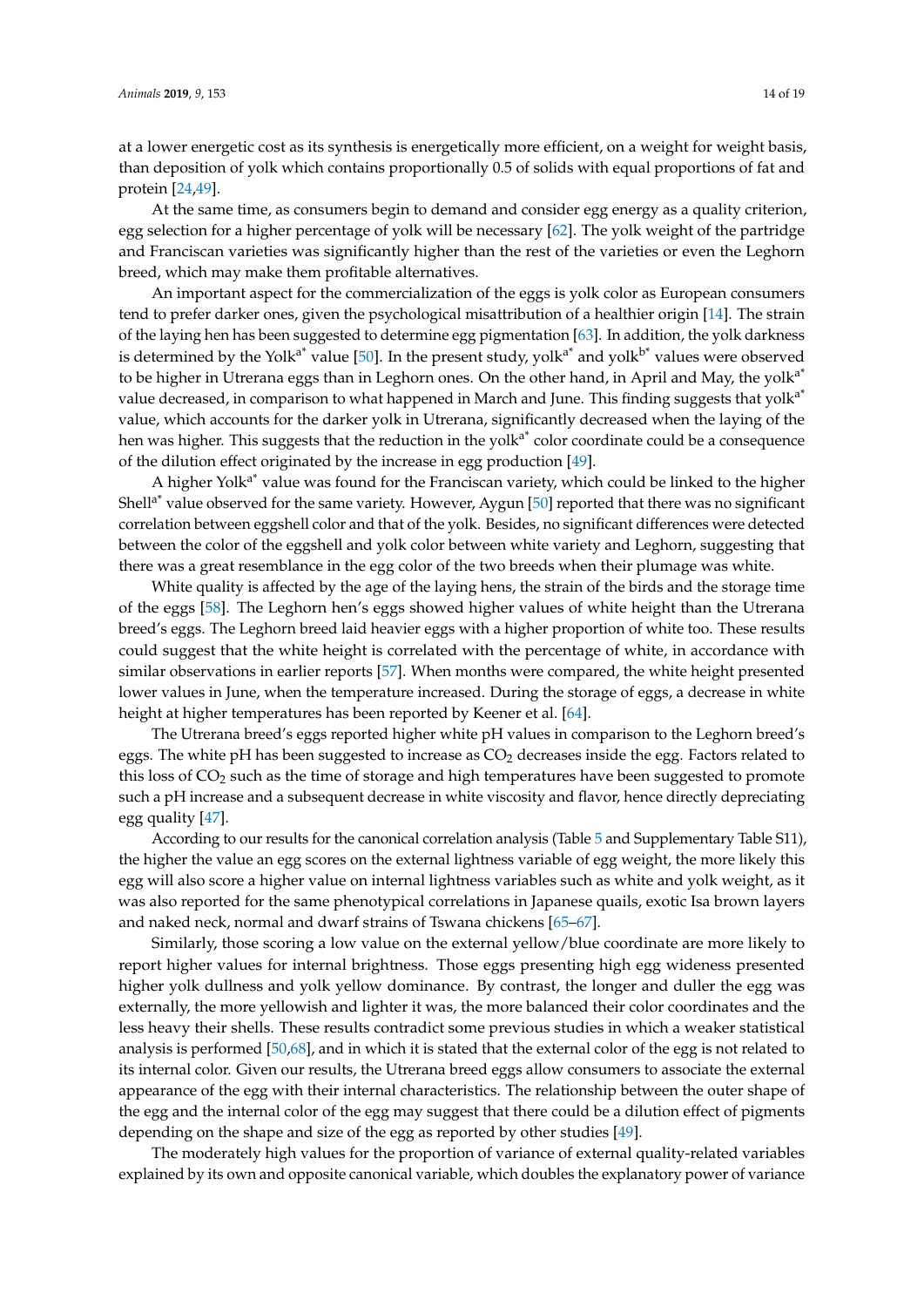of the internal quality-related traits set, suggest external quality-related traits may have a remarkably 2-fold higher predictive power of internal quality-related traits than vice versa. Interestingly, the reduction in the proportion of variance of internal quality-related variables, explained by its own canonical variate from 15.6 to 8.0% when pH was excluded, suggests these variables (yolk and white pH) may be relevant traits to consider for the determination of internal egg quality. Furthermore, external egg quality-related traits may act as better predictors of internal quality-related traits, which is desirable as it permits not having to break the eggs to classify them, relying on their internal quality to enable the implementation of an effective noninvasive method for internal quality determination.

# **5. Conclusions**

Involving autochthonous breeds in common production systems and commercial chains seeking the characterization of the quality of differentiated products could be the key to future poultry sustainable productions. Leghorn eggs are heavier than those from Utrerana hens; however, these generally presented similar or heavier weights than other Spanish breeds. There is a simultaneous increase in egg weight and a decrease in shell weight, which may be conditioned by the weight of egg components (yolk and albumen). Egg weight increases with age, while eggshell quality deteriorates. The variety or plumage color affects egg weight and egg length or breadth. Utrerana hybridization with the Plymouth Rock breed (a breed with barred feathers and brown eggs) added to the appearance of the undesirable characteristic of darker shell eggs, while the possible hybridization between the white Utrerana variety and Leghorn breed may account for the increased values for shell brightness reported. The Utrerana breed may tolerate high temperature-induced stress better than the Leghorn breed, so this might be an interesting alternative to commercial production systems with fewer adapted animals. The Leghorn breed's white weight was significantly heavier than those of the Utrerana varieties. The white height reduces as age increases. The modern line selection of laying hens has induced an increase in egg weight, which translates into a simultaneous decrease in the energy content of the egg, as a direct consequence of a decrease in the percentage of egg yolk. As white pH increases,  $CO<sub>2</sub>$  content decreases inside the egg. Simultaneous to this decrease, there is a subsequent decrease in white viscosity and flavor, which directly depreciates egg quality. The canonical correlation analysis addresses the possibility to develop a tool comprising external indicators that may indirectly report information on certain determinants of the internal quality of these eggs. This could mean a great advancement in the identification and typification of specific products, which may cover the currently increasing demand from markets for non-conventional quality products linked to specific breeds or production systems, or even settle new commercialization niches linked to local defined traceable products.

**Supplementary Materials:** The following are available online at [http://www.mdpi.com/2076-2615/9/4/153/s1.](http://www.mdpi.com/2076-2615/9/4/153/s1) Table S1: Summary of the significant ( $p < 0.05$ ) pairwise differences (Green) obtained after Dunn's test for the levels of the factors of month, order, period, and variety and Mann–Whitney U Test (*p* < 0.05) differences between groups (Green) on internal and external egg quality-related traits, excluding yolk and white pH, in Utrerana hens compared to laying lineage (n = 194); Table S2; Summary of the significant  $(p < 0.05)$  pairwise differences (Green) obtained after Dunn's test for the levels of the factors of month, order, period, and variety and Mann–Whitney U Test (*p* < 0.05) differences between groups (Green) on internal and external egg quality-related traits including yolk and white pH in Utrerana hens compared to laying lineage (n = 97); Table S3: Summary of the results for the Kruskal–Wallis H test and the determinative coefficient through r or partial eta squared (ηp<sup>2</sup>), for fixed effects for internal and external egg quality traits from the model including yolk and white  $pH$  in Utrerana hens (n = 97); Table S4: Summary of the results of the independent sample median test of the factors month, order, period, laying age, variety and breed on internal and external egg quality-related traits, excluding yolk and white pH, in Utrerana hens compared to laying lineage (n = 194); Table S5: Summary of the results of the independent sample median test of the factors month, order, period, laying age, variety and breed on internal and external egg quality-related traits including yolk and white pH in Utrerana hens compared to laying lineage ( $n = 97$ ); Table S6: Descriptive statistics for external and internal egg quality-related traits in Utrerana hens compared to laying lineage in two models, including (n = 97) and excluding (n = 194) yolk and white pH; Table S7: Median for external and internal egg quality-related traits in Utrerana hens compared to laying lineage in two models, including  $(n = 97)$  and excluding  $(n = 194)$  yolk and white pH for each of the levels of the factors of month of laying, laying order, controlled period, laying age within study, variety and breed (the greener the higher, the redder the lower);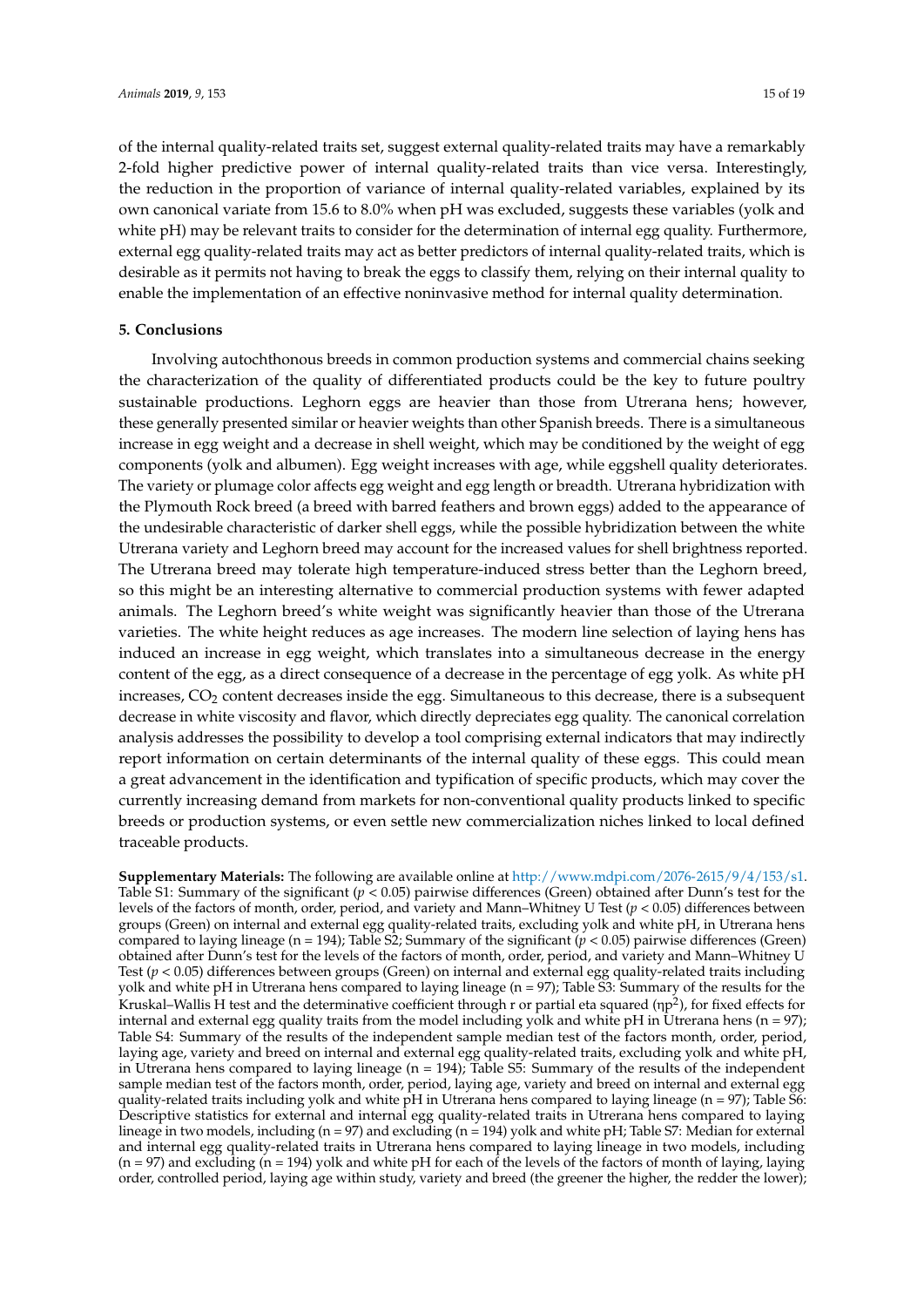Table S8: Pearson product-moment correlation coefficient between external and internal egg quality-related traits in Utrerana hens compared to laying lineage in two models, including (n = 97) and excluding (n = 194) yolk and white pH; Table S9: Standardized canonical coefficients of variables, canonical correlations between two sets of variables (r), squared canonical correlation (r2) and their probabilities (F) for internal and external egg quality-related traits including yolk and white pH in Utrerana hens compared to laying lineage ( $n = 97$ ); Table S10: Correlations between the variables and related canonical variables (canonical loadings) and between the variables and the other set of canonical variables (canonical cross-loadings) for internal and external egg quality-related traits including yolk and white pH in Utrerana hens compared to laying lineage (n = 97); Table S11: Proportion of explained variance, eigenvalues and percentages of explained common variance associated with each factor of internal and external egg quality-related traits including yolk and white pH in Utrerana hens compared to laying lineage ( $n = 97$ ).

**Author Contributions:** Conceptualization, F.J.N.G. and M.E.C.V.; Data curation, F.J.N.G. and J.M.L.J.; Formal analysis, A.G.A. and F.J.N.G.; Funding acquisition, M.E.C.V.; Investigation, A.G.A., F.J.N.G., A.A.A. and M.E.C.V.; Methodology, F.J.N.G., J.M.L.J., C.J.B.C. and M.E.C.V.; Project administration, M.E.C.V.; Resources, A.G.A., F.J.N.G., A.A.A. and J.M.L.J.; Software, F.J.N.G.; Supervision, F.J.N.G., A.A.A. and M.E.C.V.; Validation, F.J.N.G., J.M.L.J., C.J.B.C. and M.E.C.V.; Writing – original draft, A.G.A. and F.J.N.G.; Writing – review & editing, A.G.A., F.J.N.G., A.A.A., J.M.L.J., C.J.B.C. and M.E.C.V.

**Funding:** FEADER project PP.AVA.AVA201601.16.

**Acknowledgments:** This work would not have been possible if it had not been for the funding of FEADER project PP.AVA.AVA201601.16, the assistance of ANCGU (Asociación Nacional de Criadores de Gallinas Utreranas), IFAPA, Diputación de Córdoba and PAIDI AGR 218 research group. The authors would like to give special thanks to Joaquin Doctor, María Dolores Dominguez, Fernando Miranda, and Aroa Muñoz for their technical support.

**Conflicts of Interest:** The authors declare no conflict of interest.

# **References**

- <span id="page-15-0"></span>1. Dhama, K.; Singh, R.; Karthik, K.; Chakraborty, S.; Tiwari, R.; Wani, M.Y.; Mohan, J. Artificial Insemination in Poultry and Possible Transmission of Infectious Pathogens: A Review. *Asian J. Anim. Vet. Adv.* **2014**, *4*, 211–228. [\[CrossRef\]](http://dx.doi.org/10.3923/ajava.2014.211.228)
- <span id="page-15-1"></span>2. FAOSTAT. *Production: Livestock Primary: Hen Eggs in Shell*; FAOSTAT database. FAOSTAT, 2017. Available online: [http://fenixservices.fao.org/faostat/static/documents/EI/EI\\_e.pdf](http://fenixservices.fao.org/faostat/static/documents/EI/EI_e.pdf) (accessed on 24 February 2019).
- <span id="page-15-2"></span>3. Agri, E.C.D. Eggs. Available online: [https://ec.europa.eu/agriculture/eggs\\_es](https://ec.europa.eu/agriculture/eggs_es) (accessed on 24 February 2019).
- <span id="page-15-3"></span>4. Mottet, A.; Tempio, G. Global poultry production: Current state and future outlook and challenges. *Worlds Poult. Sci. J.* **2017**, *73*, 245–256. [\[CrossRef\]](http://dx.doi.org/10.1017/S0043933917000071)
- <span id="page-15-4"></span>5. Tallentire, C.W.; Leinonen, I.; Kyriazakis, I. Publisher Correction: Artificial selection for improved energy efficiency is reaching its limits in broiler chickens. *Sci. Rep.* **2018**, *8*, 4785. [\[CrossRef\]](http://dx.doi.org/10.1038/s41598-018-23133-8) [\[PubMed\]](http://www.ncbi.nlm.nih.gov/pubmed/29540754)
- <span id="page-15-5"></span>6. Hoffmann, I. Livestock biodiversity and sustainability. *Livest. Sci.* **2011**, *139*, 69–79. [\[CrossRef\]](http://dx.doi.org/10.1016/j.livsci.2011.03.016)
- <span id="page-15-6"></span>7. Garcia, C.; Cordero, R. Las Razas Autóctonas en el contexto de la Ganadería Ecológica. *Dossier Ganadería Extensiva* **2006**, *Ene-Feb 06*, 32–33, MAPA database. Available online: [https://www.mapa.gob.es/ministerio/](https://www.mapa.gob.es/ministerio/pags/biblioteca/revistas/pdf_Ganad/Ganad_2006_38_32_39.pdf) [pags/biblioteca/revistas/pdf\\_Ganad/Ganad\\_2006\\_38\\_32\\_39.pdf](https://www.mapa.gob.es/ministerio/pags/biblioteca/revistas/pdf_Ganad/Ganad_2006_38_32_39.pdf) (accessed on 24 February 2019).
- <span id="page-15-7"></span>8. Orozco, F. *Razas de Gallinas Españolas*; S.A. MUNDI-PRENSA LIBROS: Madrid, Spain, 1989; pp. 111–123.
- <span id="page-15-8"></span>9. Campo, J.L. *Las razas ganaderas de Andalucía*; Andalucía. Consejería De Agricultura Y Pesca: Sevilla, Spain, 2007; Volume II, pp. 433–439.
- <span id="page-15-9"></span>10. MAPA. Utrerana Breed. Available online: [https://www.mapa.gob.es/es/ganaderia/temas/zootecnia/razas](https://www.mapa.gob.es/es/ganaderia/temas/zootecnia/razas-ganaderas/razas/catalogo/peligro-extincion/aviar/utrerana/default.aspx)[ganaderas/razas/catalogo/peligro-extincion/aviar/utrerana/default.aspx](https://www.mapa.gob.es/es/ganaderia/temas/zootecnia/razas-ganaderas/razas/catalogo/peligro-extincion/aviar/utrerana/default.aspx) (accessed on 24 February 2019).
- <span id="page-15-10"></span>11. Vaarst, M.; Steenfeldt, S.; Horsted, K. Sustainable development perspectives of poultry production. *Worlds Poult. Sci.* **2015**, *71*, 609–620. [\[CrossRef\]](http://dx.doi.org/10.1017/S0043933915002433)
- <span id="page-15-11"></span>12. Alderson, G.L.H. Conservation of breeds and maintenance of biodiversity: Justification and methodology for the conservation of Animal Genetic Resources. *Arch. Zootec.* **2018**, *65*, 300–309. [\[CrossRef\]](http://dx.doi.org/10.21071/az.v67i258.3668)
- <span id="page-15-12"></span>13. Verbeke, W. Stakeholder, citizen and consumer interests in farm animal welfare. *Anim. Welf.* **2009**, *18*, 325–333.
- <span id="page-15-13"></span>14. Lordelo, M.; Fernandes, E.; Bessa, R.J.B.; Alves, S.P. Quality of eggs from different laying hen production systems, from indigenous breeds and specialty eggs. *Poult. Sci.* **2016**, *96*, 1485–1491. [\[CrossRef\]](http://dx.doi.org/10.3382/ps/pew409)
- <span id="page-15-14"></span>15. Stadelman, W.J. *Quality Identification of Shell Eggs in Egg Science and Technology*; Egg Science and Technology; AVI Publishing Company, Inc.: Westport, CT, USA, 1977.
- <span id="page-15-15"></span>16. Song, K.T.; Choi, S.H.; Oh, H.R. A comparison of egg quality of pheasant, chukar, quail and guinea fowl. *Asian Austral. J. Anim.* **2000**, *13*, 986–990. [\[CrossRef\]](http://dx.doi.org/10.5713/ajas.2000.986)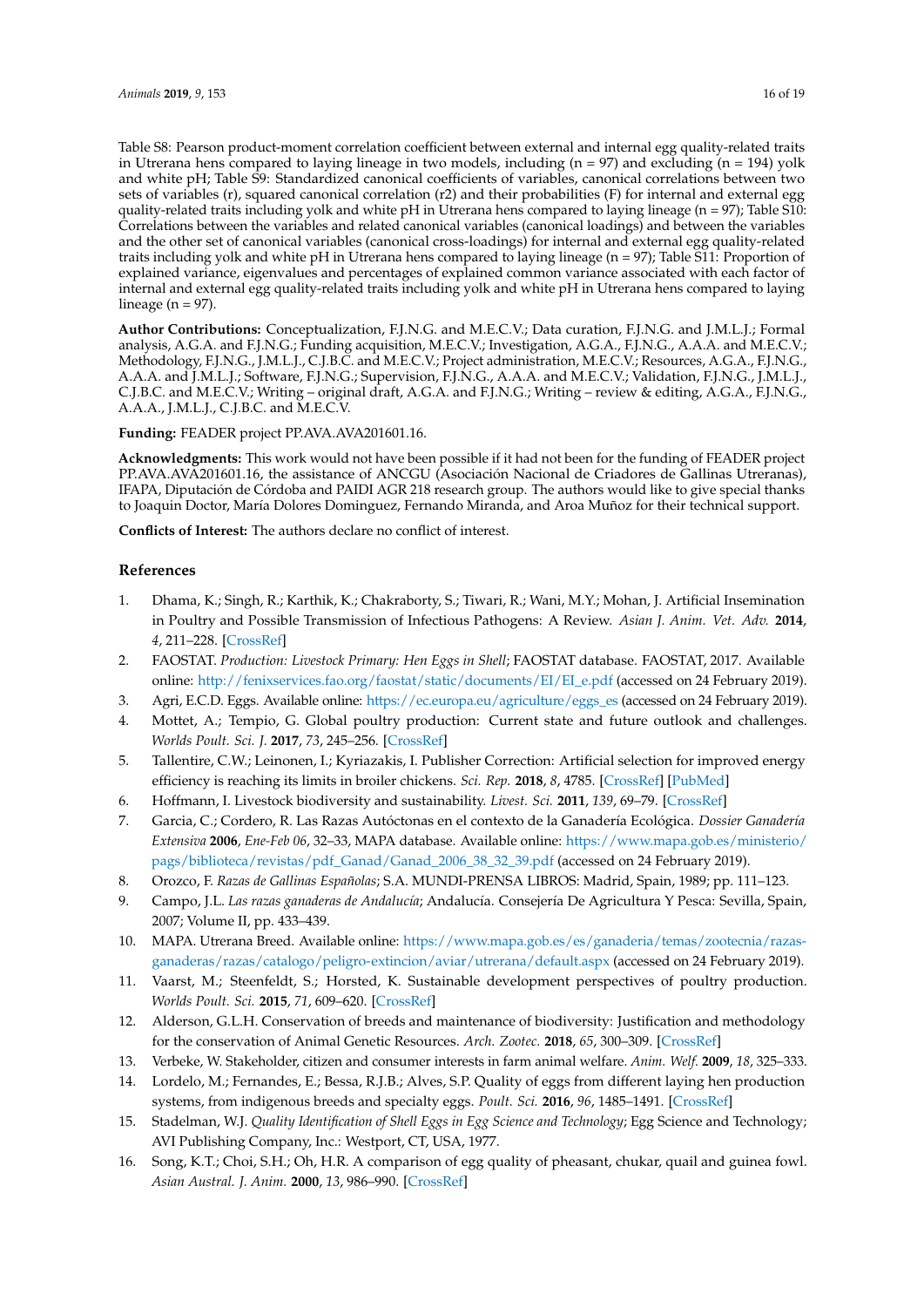- <span id="page-16-7"></span><span id="page-16-6"></span>17. Adeogun, I.O.; Amole, F.O. Some quality parameters of exotic chicken eggs under different storage conditions. *Bull. Anim. Health Prod. Afr.* **2004**, *52*, 43–47.
- 18. Dudusola, I.O. Comparative evaluation of internal and external qualities of eggs from quail and guinea fowl. *Int. J. Plant Sci.* **2010**, *1*, 112–115.
- <span id="page-16-0"></span>19. Hanusova, E.; Hrnˇcár, C.; Hanus, A.; Oravcova, M. Effect of breed on some parameters of egg quality in laying hens. *Acta Fytotechn. Zootechn.* **2015**, *18*, 12–24. [\[CrossRef\]](http://dx.doi.org/10.15414/afz.2015.18.01.12-24)
- <span id="page-16-1"></span>20. Scott, T.A.; Silversides, F.G. The effect of storage and strain of hen on egg quality. *Poult. Sci.* **2001**, *79*, 1725–1729. [\[CrossRef\]](http://dx.doi.org/10.1093/ps/79.12.1725) [\[PubMed\]](http://www.ncbi.nlm.nih.gov/pubmed/11194033)
- <span id="page-16-2"></span>21. Monira, K.N.; Salahuddin, M.; Miah, G. Effect of Breed and Holding Period on Egg Quality Characteristics of Chicken. *Int. J. Poult. Sci.* **2003**, *2*, 261–263.
- <span id="page-16-3"></span>22. Bain, M.M. Recent advances in the assessment of eggshell quality and their future application. *Worlds Poult. Sci.* **2007**, *61*, 268–277. [\[CrossRef\]](http://dx.doi.org/10.1079/WPS200459)
- 23. Islam, K.M.S.; Khan, J.; Khalil, M.; Schweigert, F.J. Physical and Chemical Quality of Eggs from Commercial Chickens in Bangladesh. *Int. J. Poult. Sci.* **2017**, *16*, 221–227. [\[CrossRef\]](http://dx.doi.org/10.3923/ijps.2017.221.227)
- <span id="page-16-4"></span>24. Sirri, F.; Zampiga, M.; Soglia, F.; Meluzzi, A.; Cavani, C.; Petracci, M. Quality characterization of eggs from Romagnola hens, an Italian local breed. *Poult. Sci.* **2018**, *97*, 4131–4136. [\[CrossRef\]](http://dx.doi.org/10.3382/ps/pey275) [\[PubMed\]](http://www.ncbi.nlm.nih.gov/pubmed/30007345)
- <span id="page-16-5"></span>25. Zita, L.; Tumová, E.; Štolc, L. Effects of Genotype, Age and Their Interaction on Egg Quality in Brown-Egg Laying Hens. *Acta Vet. Brno.* **2009**, *78*, 85–91. [\[CrossRef\]](http://dx.doi.org/10.2754/avb200978010085)
- 26. Cohen, J. *Statistical Power Analysis for the Behavioral Sciences*, 1st ed.; Academic Press: New York, NY, USA, 1969; p. 416.
- 27. Richardson, J.T. Eta squared and partial eta squared as measures of effect size in educational research. *Rev. Educ. Res.* **2011**, *6*, 135–147. [\[CrossRef\]](http://dx.doi.org/10.1016/j.edurev.2010.12.001)
- <span id="page-16-8"></span>28. Fritz, C.O.; Morris, P.E.; Richler, J.J. Effect size estimates: Current use, calculations, and interpretation. *J. Exp. Psychol. Gen.* **2012**, *141*, 2. [\[CrossRef\]](http://dx.doi.org/10.1037/a0024338)
- <span id="page-16-9"></span>29. Cohen, J. *Statistical Power Analysis for the Behavioral Sciences*; Lawrence Earlbaum Associates. Inc.: Hillsdale, NJ, USA, 1988.
- <span id="page-16-10"></span>30. Coolican, H. *Research Methods and Statistics in Psychology*; Routledge, Ed.; Hodder Education: London, UK, 2009.
- <span id="page-16-11"></span>31. Brown, J.D. Effect size and eta squared. *JALT Test. Evaluation SIG News* **2008**, *12*, 38–43.
- <span id="page-16-12"></span>32. IBM Corp. *IBM SPSS Statistics for Windows, 24.0*; IBM Corp: Armonk, NY, USA, 2016.
- <span id="page-16-13"></span>33. Montgomery, D.C.; Peck, E.A.; Vining, G.G. *Introduction to Linear Regression Analysis*, 5th ed.; John Wiley & Sons: Hoboken, NJ, USA, 2012; p. 672.
- <span id="page-16-14"></span>34. Hotelling, H. Relation between two sets of variates. *Biometrica* **1936**, *28*, 321–377. [\[CrossRef\]](http://dx.doi.org/10.1093/biomet/28.3-4.321)
- <span id="page-16-15"></span>35. Hotelling, H. The most predictable criterion. *J. Educ. Psychol.* **1935**, *26*, 139. [\[CrossRef\]](http://dx.doi.org/10.1037/h0058165)
- <span id="page-16-16"></span>36. Johnson, R.A.; Wichern, D.W. *Applied Multivariate Statistical Analysis*; Prentice-Hall, Inc.: Upper Saddle River, NJ, USA, 2007; Volume 1, p. 998.
- <span id="page-16-17"></span>37. Khattree, R.; Naik, D.N. *Multivariate data Reduction and Discrimination with SAS Software*; SAS Publishing: Cary, NC, USA, 2000.
- <span id="page-16-18"></span>38. Hair, J.F.; Black, W.C.; Babin, B.J.; Anderson, R.E. Canonical correlation: A supplement to multivariate data analysis. In *Multivariate Data Analysis: A Global Perspective*, 7th ed.; Pearson Prentice Hall Publishing: Upper Saddle River, NJ, USA, 2010.
- 39. Thompson, B. A primer on the logic and use of canonical correlation analysis. Measurement and Evaluation in Counseling and Development. *Educ. Psychol. Meas.* **1991**, *24*, 80–94.
- 40. Liu, J.; Drane, W.; Liu, X.; Wu, T. Examination of the relationships between environmental exposures to volatile organic compounds and biochemical liver tests: Application of canonical correlation analysis. *Environ. Res.* **2009**, *109*, 193–199. [\[CrossRef\]](http://dx.doi.org/10.1016/j.envres.2008.11.002) [\[PubMed\]](http://www.ncbi.nlm.nih.gov/pubmed/19117555)
- <span id="page-16-19"></span>41. Hester, P.Y. *Egg Innovations and Strategies for Improvements*; Academic Press: West Lafayette, IN, USA, 2016.
- <span id="page-16-20"></span>42. Villalba, D.; Francesch, A.; Pons, A.; Bustamante, J.; Espadas, M.; Santonja, V.; Cubiló, D. Growth and lay results obtained from a Menorca breed population. *Arch. Zootec.* **2007**, *56*, 373–804.
- 43. Rivero, C.J.; López, C.; Fernández, M.; Rois, D.; Justo, J.R.; Adán, S.; Lama, J. Determination of the annual lay in a ex situ population of Galliña de Mos. *Arch. Zootec.* **2009**, *58*, 525–528.
- <span id="page-16-21"></span>44. Cajal, J.R.; Francesch, A. Productive characterization of Sobrarbe hen. *Arch. Zootec.* **2014**, *63*, 211–214. [\[CrossRef\]](http://dx.doi.org/10.4321/S0004-05922014000100023)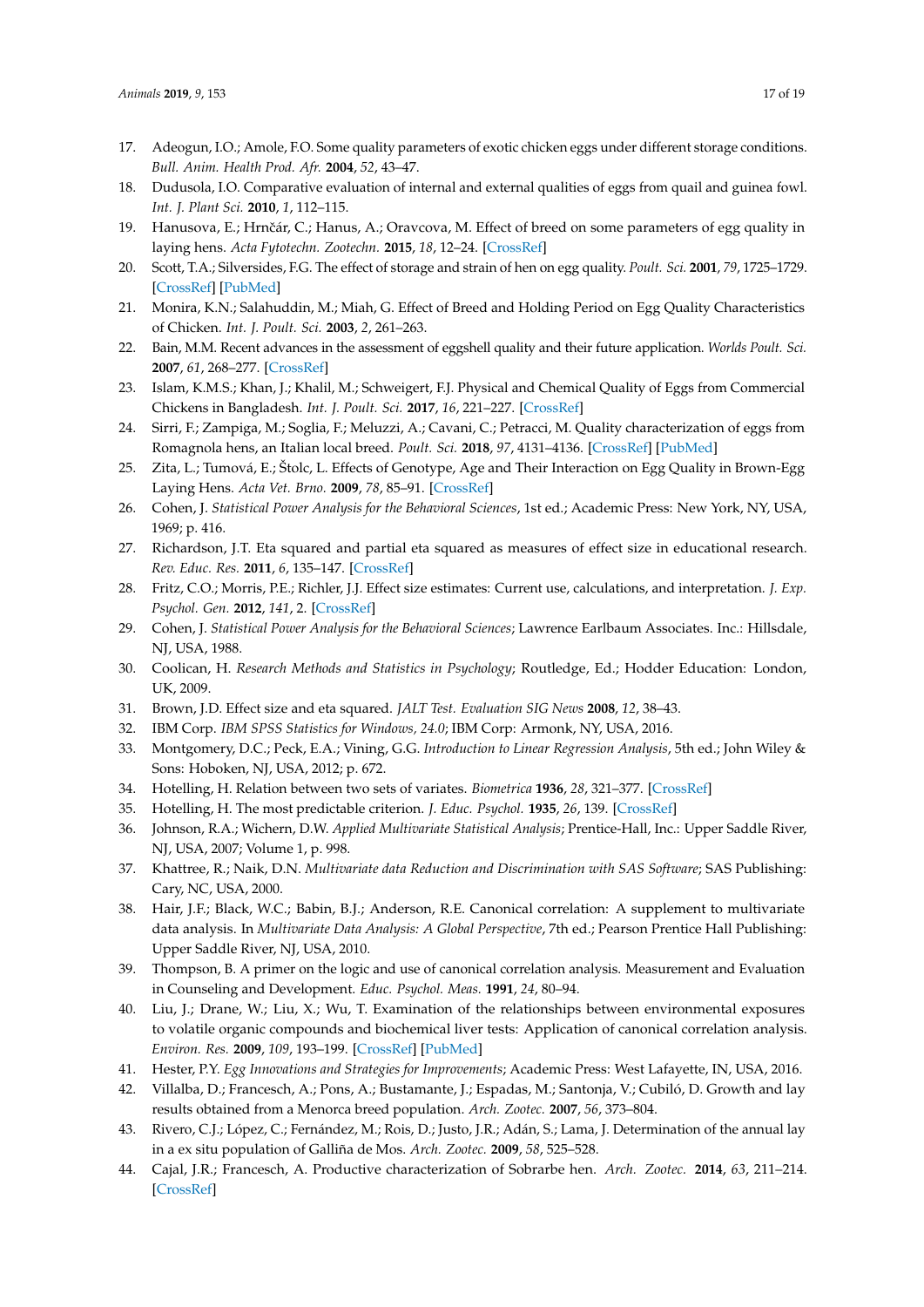- <span id="page-17-0"></span>45. Saatci, M.; Kirmizibayrak, T.; Aksoy, A.R.; Tilki, M. Egg weight, shape index and hatching weight and interrelationships among these traits in native Turkish geese with different coloured feathers. *Turk. J. Vet. Anim. Sci.* **2005**, *29*, 353–357.
- <span id="page-17-2"></span>46. Iqbal, J.; Anjum, M.S.; Mukhtar, N.; Pasha, R.H.; Ahmad, T.; Rehman, Z.U.; Umar, S.; Khan, S.H. Effects of egg weight on the egg quality, chick quality, and broiler performance at the later stages of production (week 60) in broiler breeders. *J. Appl. Poult. Res.* **2017**, *26*, 183–191. [\[CrossRef\]](http://dx.doi.org/10.1007/BF01897849)
- <span id="page-17-1"></span>47. Samiullah, S.; Omar, A.S.; Roberts, J.; Chousalkar, K. Effect of production system and flock age on eggshell and egg internal quality measurements. *Poult. Sci.* **2016**, *96*, 246–258. [\[CrossRef\]](http://dx.doi.org/10.3382/ps/pew289) [\[PubMed\]](http://www.ncbi.nlm.nih.gov/pubmed/27591274)
- <span id="page-17-3"></span>48. Arthur, J.A.; O'Sullivan, N. Breeding chickens to meet egg quality needs. *Int. Hatch. Pract.* **2005**, *19*, 7–9.
- <span id="page-17-4"></span>49. Hocking, P.M.; Bain, M.; Channing, C.E.; Fleming, R.; Wilson, S. Genetic variation for egg production, egg quality and bone strength in selected and traditional breeds of laying fowl. *Br. Poult. Sci.* **2003**, *44*, 365–373. [\[CrossRef\]](http://dx.doi.org/10.1080/0007166031000085535)
- <span id="page-17-5"></span>50. Aygun, A. The relationship between eggshell colour and egg quality traits in table eggs. *Indian J. Anim. Sci.* **2014**, *48*, 290–294. [\[CrossRef\]](http://dx.doi.org/10.5958/j.0976-0555.48.3.061)
- <span id="page-17-6"></span>51. Nys, Y. Relationships between age, shell quality and individual rate and duration of shell formation in domestic hens. *Br. Poult. Sci.* **1986**, *27*, 253–259. [\[CrossRef\]](http://dx.doi.org/10.1080/00071668608416878)
- <span id="page-17-7"></span>52. Sirri, F.; Zampiga, M.; Berardinelli, A.; Meluzzi, A. Variability and interaction of some egg physical and eggshell quality attributes during the entire laying hen cycle. *Poult. Sci.* **2018**, *97*, 1818–1823.
- <span id="page-17-8"></span>53. Emery, D.A.; Vohra, P.; Ernst, R.A.; Morrison, S.R. The Effect of Cyclic and Constant Ambient Temperatures on Feed Consumption, Egg Production, Egg Weight, and Shell Thickness of Hens. *Poult. Sci.* **1984**, *63*, 2027–2035. [\[CrossRef\]](http://dx.doi.org/10.3382/ps.0632027)
- <span id="page-17-9"></span>54. Usayran, N.; Farran, M.T.; Awadallah, H.H.; Al-Hawi, I.R.; Asmar, R.J.; Ashkarian, V.M. Effects of Added Dietary Fat and Phosphorus on the Performance and Egg Quality of Laying Hens Subjected to a Constant High Environmental Temperature. *Poult. Sci.* **2001**, *80*, 1695–1701. [\[CrossRef\]](http://dx.doi.org/10.1093/ps/80.12.1695)
- <span id="page-17-10"></span>55. Curtis, P.A.; Gardner, F.A.; Mellor, D.B. A Comparison of Selected Quality and Compositional Characteristics of Brown and White Shell Eggs: I. Shell Quality. *Poult. Sci.* **1985**, *64*, 297–301. [\[CrossRef\]](http://dx.doi.org/10.3382/ps.0640297)
- <span id="page-17-11"></span>56. Poggenpoel, D.G.; Ferreira, G.F.; Hayes, J.P.; du Preez, J.J. Response to long-term selection for egg production in laying hens. *Br. Poult. Sci.* **1996**, *37*, 743–756. [\[CrossRef\]](http://dx.doi.org/10.1080/00071669608417904)
- <span id="page-17-12"></span>57. Sreenivas, D.; Prakash, M.G.; Mahender, M.; Chatterjee, R.N. Genetic analysis of egg quality traits in White Leghorn chicken. *Vet. World* **2013**. [\[CrossRef\]](http://dx.doi.org/10.5455/vetworld.2013.263-266)
- <span id="page-17-13"></span>58. Silversides, F.G.; Scott, T.A. Effect of Storage and Layer Age on Quality of Eggs From Two Lines of Hens1. *Poult. Sci.* **2001**, *80*, 1240–1245. [\[CrossRef\]](http://dx.doi.org/10.1093/ps/80.8.1240)
- 59. Tharrington, J.; Curtis, P.; Jones, F.; Anderson, K. Comparison of physical quality and composition of eggs from historic strains of single comb White Leghorn chickens. *Poult. Sci.* **1999**, *78*, 591–594. [\[CrossRef\]](http://dx.doi.org/10.1093/ps/78.4.591) [\[PubMed\]](http://www.ncbi.nlm.nih.gov/pubmed/10230915)
- <span id="page-17-14"></span>60. Toussant, M.J.; Latshaw, J.D. Ovomucin content and composition in chicken eggs with different interior quality. *J. Sci. Food Agric.* **1999**, *79*, 1666–1670. [\[CrossRef\]](http://dx.doi.org/10.1002/(SICI)1097-0010(199909)79:12<1666::AID-JSFA416>3.0.CO;2-H)
- <span id="page-17-15"></span>61. Renden, J.A.; McDaniel, G.R.; McGuire, J.A. Egg Characteristics and Production Efficiency of Dwarf (dw) White Leghorn Hens Divergently Selected for Body Weight. *Poult. Sci.* **1984**, *63*, 214–221. [\[CrossRef\]](http://dx.doi.org/10.3382/ps.0630214)
- <span id="page-17-16"></span>62. Hartmann, C.; Johansson, K.; Strandberg, E.; Wilhelmson, M. One-generation divergent selection on large and small yolk proportions in a White Leghorn line. *Br. Poult. Sci.* **2000**, *41*, 280–286. [\[CrossRef\]](http://dx.doi.org/10.1080/713654930) [\[PubMed\]](http://www.ncbi.nlm.nih.gov/pubmed/11081421)
- <span id="page-17-17"></span>63. Sirri, F.; Iaffaldano, N.; Minelli, G.; Meluzzi, A.; Rosato, M.P.; Franchini, A. Comparative Pigmentation Efficiency of High Dietary Levels of Apo-Ester and Marigold Extract on Quality Traits of Whole Liquid Egg of Two Strains of Laying Hens. *J. Appl. Poult. Res.* **2007**, *16*, 429–437. [\[CrossRef\]](http://dx.doi.org/10.1093/japr/16.3.429)
- <span id="page-17-18"></span>64. Keener, K.M.; LaCrosse, J.D.; Curtis, P.A.; Anderson, K.E.; Farkas, B.E. The Influence of Rapid Air Cooling and Carbon Dioxided Cooling and Subsequent Storage in Air and Carbon Dioxide on Shell Egg Quality12. *Poult. Sci.* **2000**, *79*, 1067–1071. [\[CrossRef\]](http://dx.doi.org/10.1093/ps/79.7.1067)
- <span id="page-17-19"></span>65. Olawumi, S.; Christiana, B. Phenotypic Correlations between External and Internal Egg Quality Traits of Coturnix Quails Reared under Intensive Housing System. *J. Appl. Life Sci. Int.* **2017**, *12*, 1–6. [\[CrossRef\]](http://dx.doi.org/10.9734/JALSI/2017/33802)
- 66. Olawumi, S.; Ogunlade, J.T. Phenotypic Correlations Between Some External and Internal Egg Quality Traits in the Exotic Isa Brown Layer Breeders. *Asian J. Poult. Sci.* **2008**, *2*, 30–35. [\[CrossRef\]](http://dx.doi.org/10.3923/ajpsaj.2008.30.35)